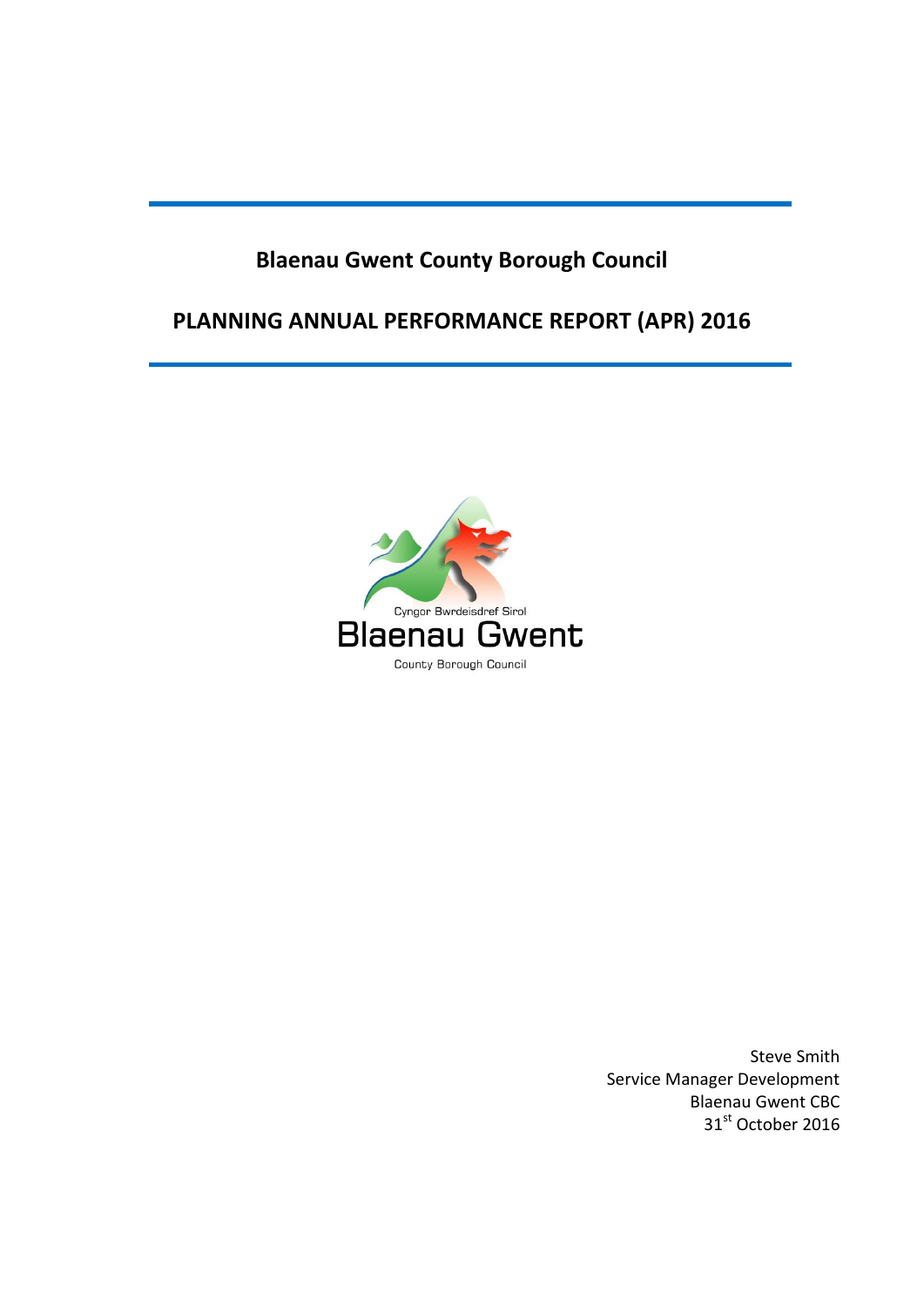## **1.0 PREFACE**

- 1.1 We are delighted to present the second APR for the Blaenau Gwent planning service. Planning is central to the Council's objectives of building sustainable local communities. Good planning can manage development in the right places to help create and protect jobs and address challenges such as providing for affordable housing. It can also protect our green infrastructure and heritage which are so important in enhancing our distinctive valley towns.
- 1.2 This APR shows that we have again performed strongly when measured against performance indicators and perhaps more importantly in terms of positive responses from our customers. This has been achieved in very challenging circumstances and in light of significant changes to the planning process introduced over the past 12 months.
- 1.3 We welcome feedback on this report and remain committed to providing the best possible planning service that we can.



**Cllr Denis Owens Cllr Jim McIlwee**



**Chair of Planning Committee Executive Member for Economy, Infrastructure & Active Living**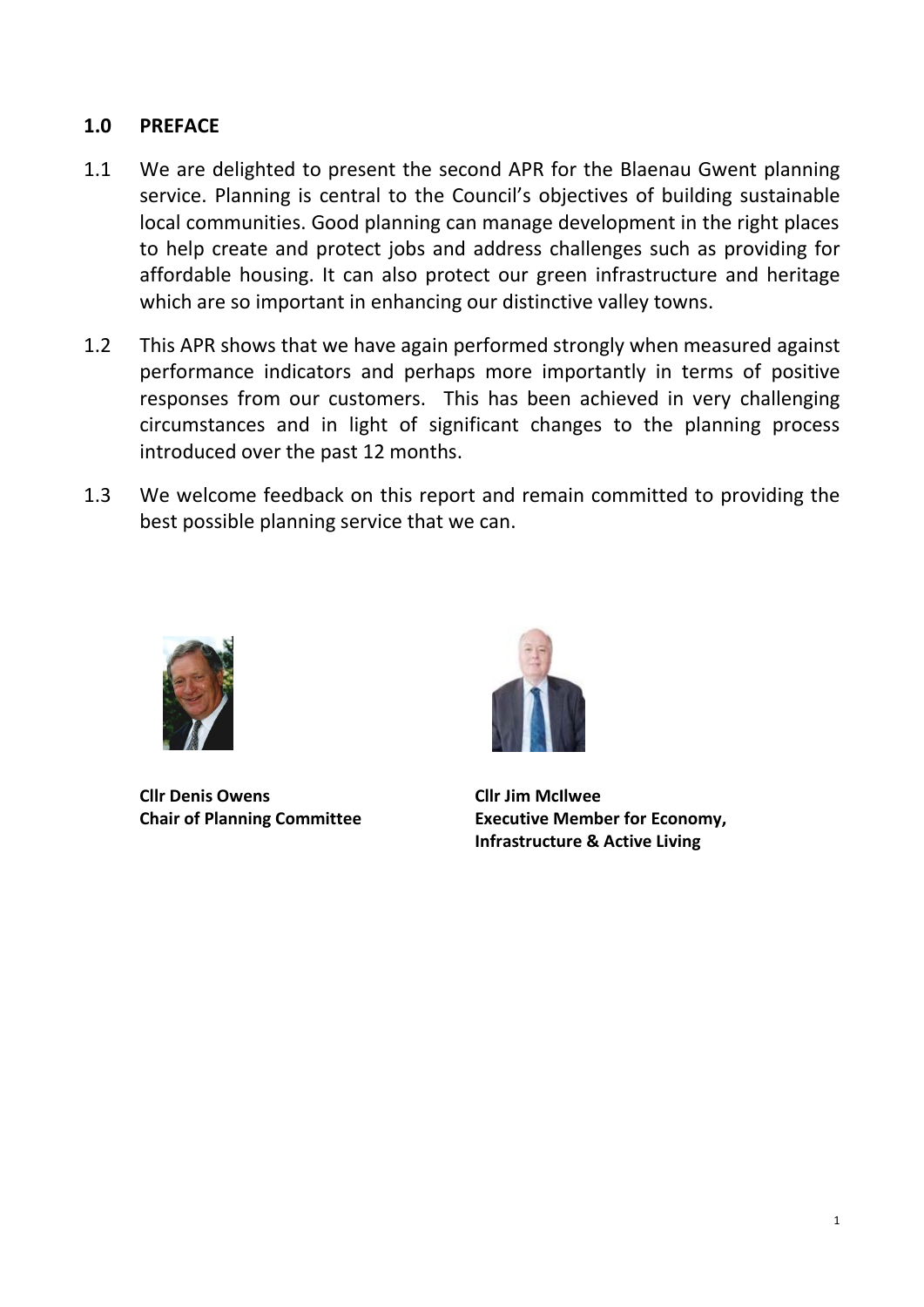## **2.0 CONTEXT**

- 2.1 This section sets out the planning context within which the local planning authority operates. The report covers the financial period 2015/16 when dealing with PI and budgetary data. However when discussing issues faced by the service, it deals with contemporary matters.
- 2.2 Blaenau Gwent is located entirely within the "Heads of the Valleys", an area widely recognised as facing some of the greatest economic and social challenges created by economic re-structuring of the late 20th and early part of this century.
- 2.3 Blaenau Gwent's history is closely allied to the exploitation of coal and the making of iron and steel. As a result, heavy industry came to fill much of the three main valleys of Sirhowy, Ebbw Fach and Ebbw Fawr. The settlement pattern is one of densely populated valley bottom and sides giving way to open areas of attractive countryside on the valley tops.
- 2.4 Whilst the coal industry declined in the 1970's and 1980's, the steel industry was a major employer up until the closure of the Ebbw Vale Works in 2002. The manufacturing sector which grew up around these industries continues to form an important part of the economy of Blaenau Gwent.
- 2.5 The population of the area has been falling since its peak of 127,611 in 1921. This trend appears to be slowing with population levels stabilising over the past decade. The latest WG projection (2011) suggests that Blaenau Gwent's population is expected to continue to marginally reduce from 69,812 in 2011 to 69,401 in 2021.
- 2.6 Ebbw Vale remains the key settlement and has a critical role to play in the success of the Borough and indeed the region. It must not only be successful in its own right but also function as a service and employment hub for the smaller settlements that surround it. It provides the central framework around which high capacity sustainable transport links have been developed. Other settlements in the area will also need modern shopping, leisure, community and cultural facilities, more attractive and affordable housing, clean and vibrant town centres, accessible countryside and of course employment opportunities.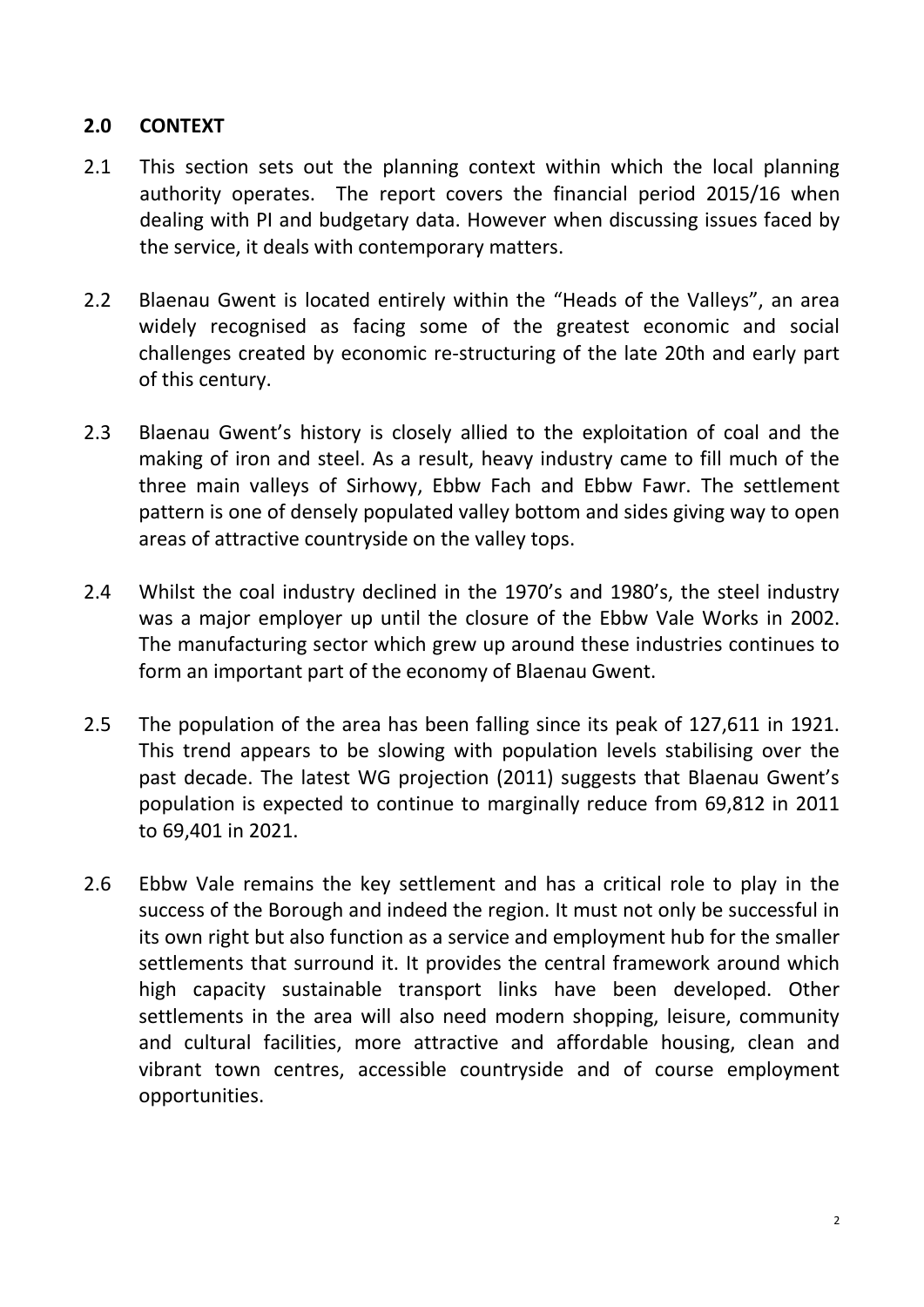## **3.0 THE PLANNING SERVICE**

3.1 The planning service sits within the Environment and Development Department, specifically the Technical Services Division as shown below.



- 3.2 The officer responsible for the planning service is the Service Manager Development. He in turn reports to the Head of Technical Services and the Corporate Director. The development team is now co-located with the remainder of Technical Services on floor 1a of the Civic Centre having recently completed its move from a satellite office. The floor is shared with the Infrastructure team that includes key personnel to planning and building control such as the highways officers, drainage, geotechnical and structures teams. With the in-house architects team on the floor above and regen and environmental health colleagues already in the Civic Centre we are starting to enjoy the benefits of having consultees and other complementary services in the same building.
- 3.3 The Blaenau Gwent Local Development Plan was adopted in 2012. It is a key corporate document and assists the Council in meeting the aspirations and objectives in its Single Integrated Plan (SIP). That strategic document identifies key themes focusing on helping communities to be sustainable in all senses of the word. The LPA has a key role to play in enabling these priorities to be met through the LDP and decisions taken in respect of planning applications.
- 3.4 Planning Committee is autonomous in the sense that DM issues are constitutionally under its responsibility whereas planning policy is a function of the Executive Member for Economy, Infrastructure and Active Living . The Planning Committee meets on a monthly cycle to consider development management issues. However, Planning Committee also occasionally considers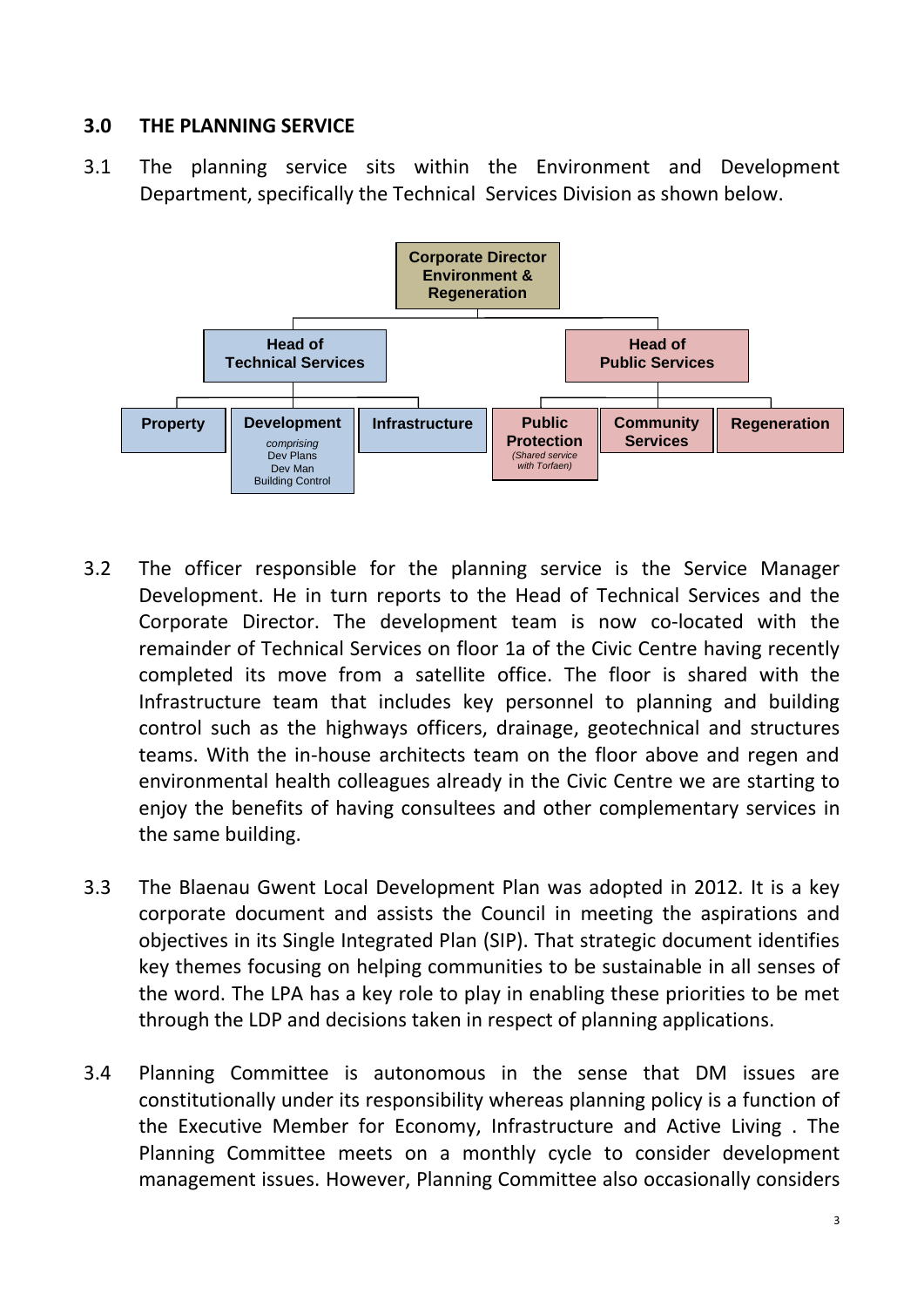reports relating to the LDP and SPG's, fulfilling a pre-scrutiny role. Its support for policy documents is often sought prior to the formal adoption route via the Scrutiny Committee and Executive/Council.

- 3.5 Development Management (DM) delegation scheme is considered to work reasonably well. In 15/16, 89% of applications were decided by planning officers under delegated powers. The remaining 11% were decided by Planning Committee. The extent of delegation achieves a reasonable balance with the Member call in option available to all Councillors provided they cite legitimate and material planning reasons. The level of delegation is however below many other Welsh LPA's, particularly those who are consistently in the top quartile of the performance table. The scheme is in need of updating but with the national scheme of delegation on the horizon, the decision has been taken to await that eventuality rather than dedicate limited officer time and capacity to revising it now.
- 3.6 One related concern is that once a national scheme of delegation is in place, the threshold for presenting applications to Committee will be set at a point that results in very few applications appearing on the agenda. This may result in meetings frequently being cancelled for want of meaningful business. We may need to consider convening Planning Committee meetings on an ad hoc basis and abandon a schedule of monthly meetings.
- 3.7 The Planning Committee is occasionally the subject of webcasting. Overall, the experience of this Council has been a positive one. The broadcasting service is bought in from an external provider with Planning Committee allocated a set number of meetings to be published on the website. Hit rates are understood to compare well with other Council meetings that have been webcast. Developers have expressed the view that it enables them to view the Committee debate without the spending the time and expense of travelling to the Borough. It also helps to make local government transparent. However, it is understood that funding for this initiative is unlikely to continue being a victim of the austerity savings.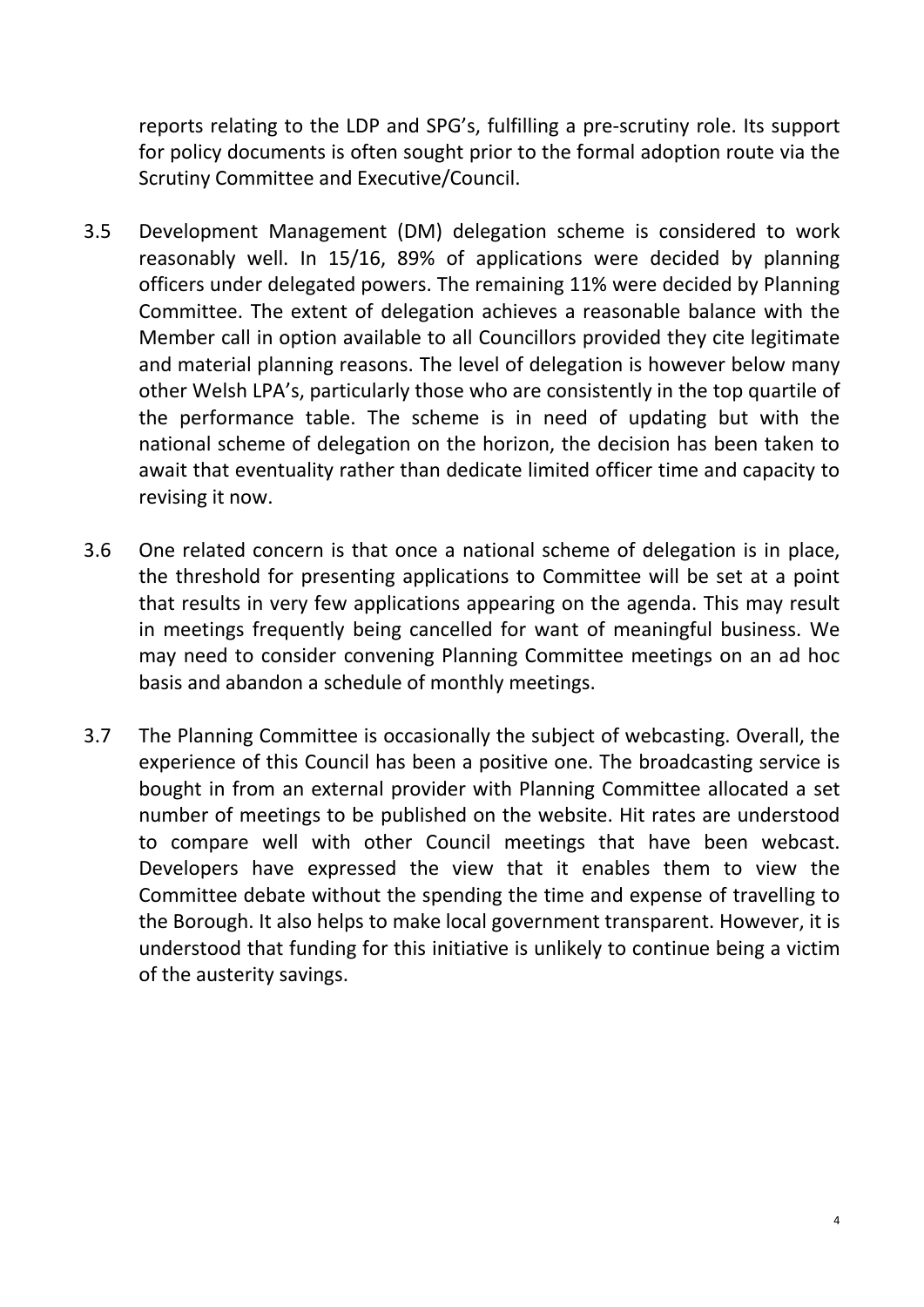## **4.0 BUDGET**

4.1 The challenging financial climate impacts on the service. This is direct via budgetary cuts and indirect given the inactivity in the development industry in the area. This is not as active as other parts of Wales such as the M4 corridor. The negative income balance reported in last year's APR continues.

|                                | 09/10       | 10/11      | 11/12       | 12/13      | 13/14      | 14/15      | 15/16      |
|--------------------------------|-------------|------------|-------------|------------|------------|------------|------------|
| <b>Budgeted</b><br>Income      | £373,320    | £380,790   | £388,410    | £388,410   | £388,410   | £279,731   | £279,731   |
| <b>Actual</b><br><b>Income</b> | £202,545    | £299,639   | £180,570    | £288,584   | £341,431   | £246,821   | £254,210   |
| <b>Deficit</b>                 | $-£170,775$ | $-£81,151$ | $-E207,840$ | $-£99,826$ | $-£46,979$ | $-£32,910$ | $-E25,521$ |

- 4.2 The income estimate is set by the Corporate Director Resources. This is derived from the previous year with an inflationary element added and does not account for historical trends, economic outlook or potential projects in the pipeline. With development rates in the Borough low, particularly amongst volume housebuilders, fee income is unlikely to reach the estimates any time soon. This results in a year on year deficit which is wholly outside the control of the service to influence. The recent modest planning fee increase introduced by WG will not bridge this gap.
- 4.3 Our local preliminary enquiry scheme pre-dates the new mandatory national initiative and is cheaper and more comprehensive in terms of the service offered. For that reason, we have yet to receive any enquiries under the WG mandatory scheme. In 2016, we revised the local charging schedule with a small increase in some charges. Income was circa £5k.
- 4.4 The budget for the LDP (excluding staff costs) is less than £7k pa. Recent SEWSPG estimates are that the production of an LDP costs £500k+. To help address this future financial cost pressure we have agreed with the Chief Finance Officer than any underspends can be "saved" in readiness.
- 4.5 The service appears as an "overspending" committee/portfolio on an annual basis. Given that supplies and services budgets are relatively insignificant, the only means to reduce this deficit is with staff the development industry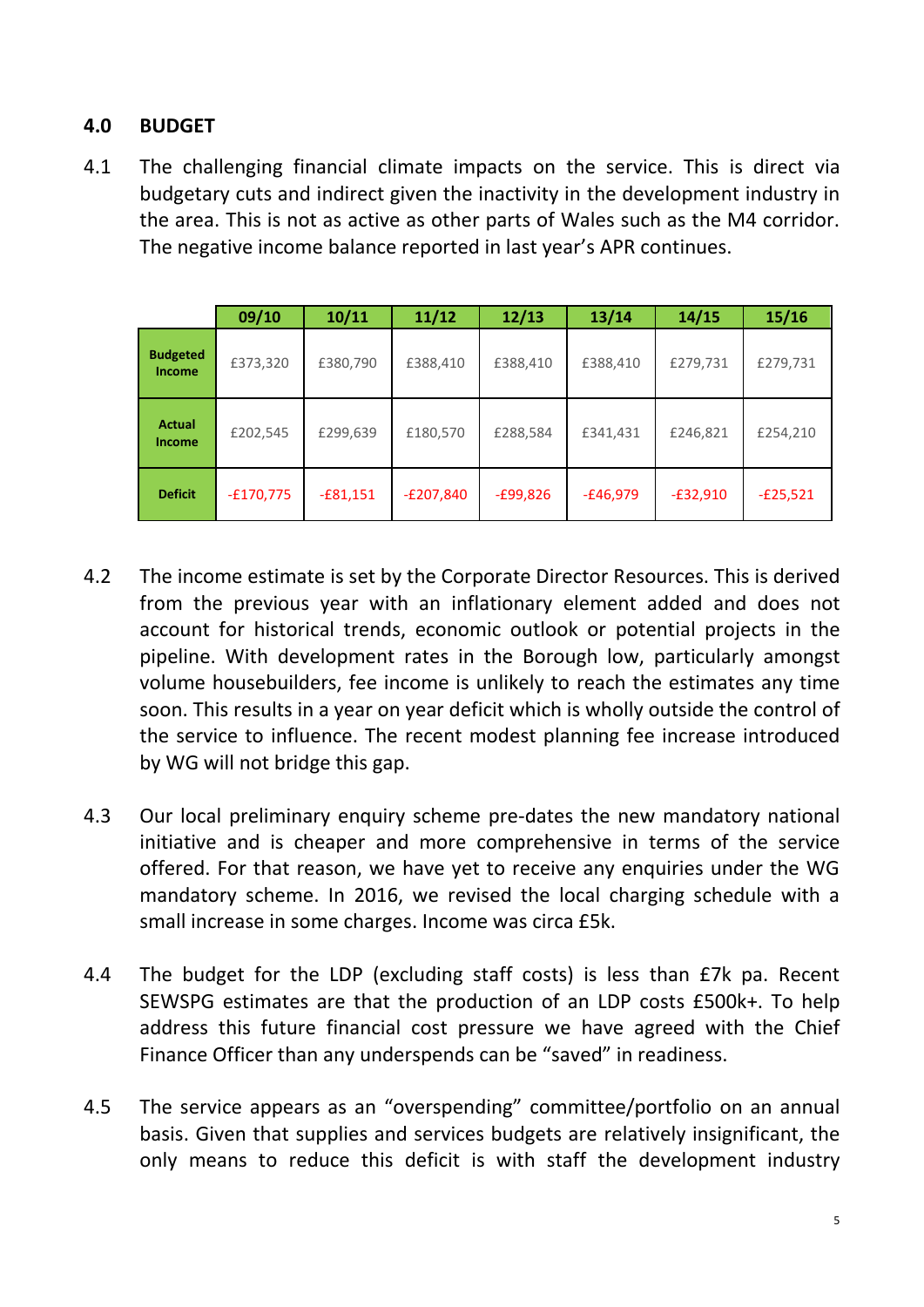recovers in the Heads of the Valleys area. It is therefore likely that the planning service will continue to operate below required income levels for the foreseeable future.

- 4.6 The issue of staffing will be discussed later but I make the point here that post numbers are already close to the critical mass required to provide a frontline service. The only means by which this Council can sustain the present quality of service in the long term is through greater collaboration. However, even in that scenario it is unclear what cashable savings could be achieved beyond the obvious items like IT procurement. Given that we currently use different back office, GIS and EDM systems, even that must be in doubt when one considers the high level of investment required to amalgamate these systems.
- 4.7 Colleagues in environmental health and trading standards have already "merged" with their counterparts in Torfaen and now operate under a common head of service. In planning, we are already in preliminary talks with other LPA's around joint working to produce a new LDP. The impact of regional planning in the form of the new mandatory SDP and in turn the influence of City Deal introduces further uncertainty as well as opportunity.
- 4.8 The Council is committed to greater collaboration. We are a member of SEWSPG (the Development Plans Manager is currently Treasurer). The DM team continues to build relationships with neighbouring LPA's. We are part of the South Wales DM Managers group. We have also taken an active role in an informal Gwent DM group that formed with the aspiration of introducing an element of consistency in response to the DM legislative and procedural changes of the last 12-18 months. Lastly, we are also part of the newly formed POS-SEW which is proving a valuable forum for south east Wales LPA's who also attend POSW.
- 4.7 In terms of savings, we achieved our target for 15/16. This was largely due to the retirement of the Building Control Manager. As a result, the Development Plans Manager has now assumed responsibility for the building control team in addition to her development plan work.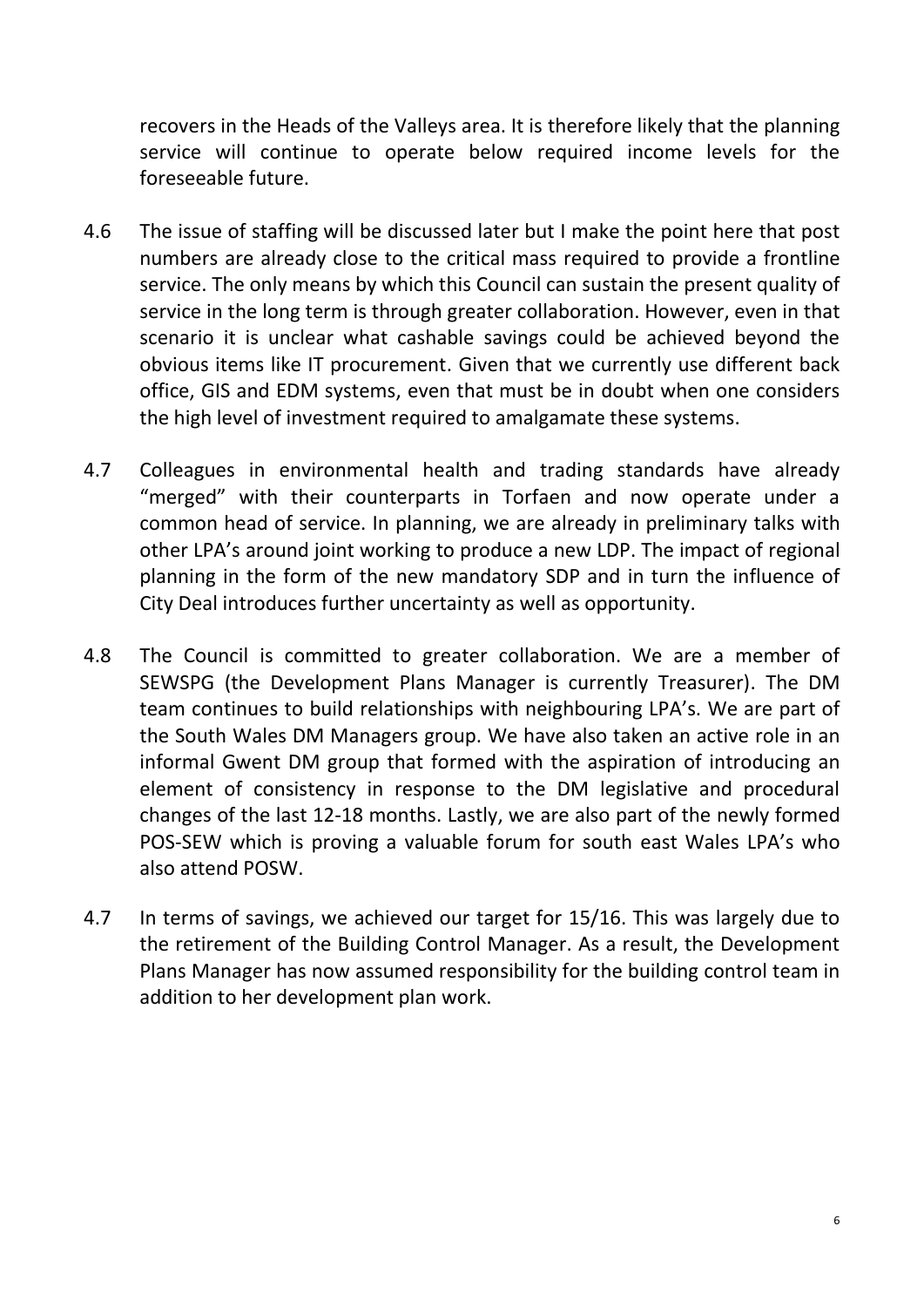## **5.0 STAFFING**

- 5.1 There have been three significant issues affecting the Development team.
	- i. **Business Support** the Council has elected to pool technical and administrative staff across departments into a central team. DM "lost" two members of staff and Building Control one. Administrative support for these services along with the Development Plans team is now carried out by the Environment Business Support Hub. It is early days and whilst there have been some teething issues, the service is operating reasonably well. However, there remain some logistical and technical challenges to overcome.
	- ii. **Accommodation change** DM, Development Plans and Building Control moved from Blaina District Office to the Civic Centre in June 2016. We are now co-located with the rest of the Tech Services Division. This is facilitating more day to day contact between operational staff. We have been allocated a 7:10 desk ratio and to date this is satisfactory.
	- iii. **Agile Working** although introduced some time ago, it is now fully embedded. Staff are allocated a laptop and elect to work from home or other Council base when appropriate. This has presented management and supervisory challenges to cater for this change.
- 5.2 The Development Plans team consists of the equivalent of 3 FTE's; the team manager (who also manages Building Control), principal planning officer, heritage officer and a planning assistant. The team manager has recently returned from a long term absence and the principal officer is now on maternity leave. This has placed significant strain on the service. However Corporate Management Team recently approved the appointment of a short term appointment to ensure that the statutory review of the LDP is completed, despite a moratorium on recruitment.
- 5.3 During 2016, the Heritage Officer re-joined the Council. He was part of the Leisure Department that was externalised to a Trust some years ago. He has now joined the Development Plans team bringing much needed expertise in areas of listed buildings, archaeology and heritage "in house". He also advises the DM team in cases of listed building consent, archaeology issues and enforcement.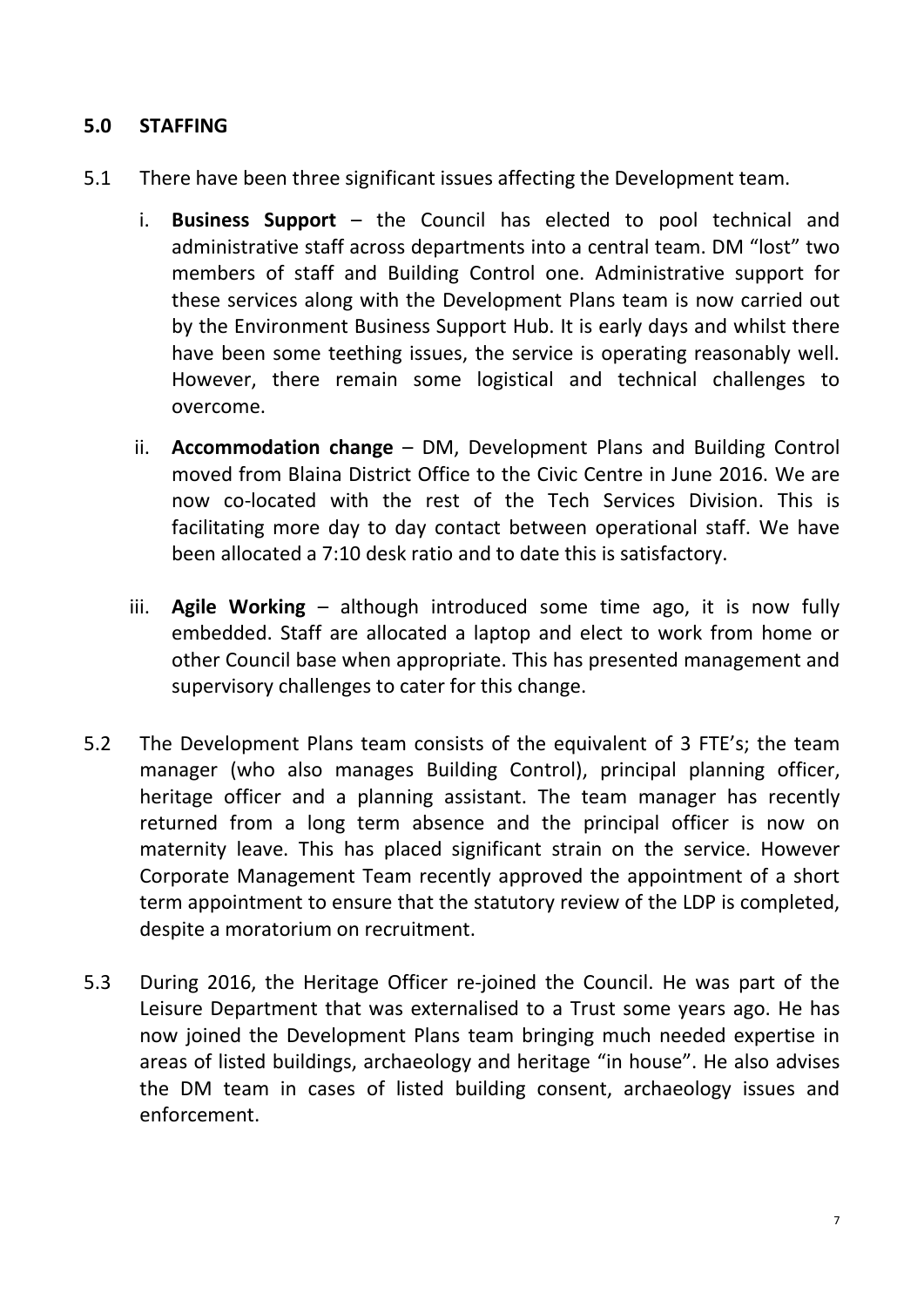- 5.4 In DM, the biggest operational challenge has been around the re-location of the two administrative staff to Business Support. As in many technical disciplines, these staff carry out far more than simple administrative tasks. They deal with routine enquires and screen a lot of calls from reaching professional staff. They are also key to the efficiency of the development management process. They are responsible for the registration of details into the back office system at the front end and issuing decision notices once cases are signed off. The impact of the re-location has been minimised through continual dialogue and the professionalism of staff to ensure that the system is fit for purpose. It is hoped that the benefits of creating a central administrative resource are fully realised in the future. There are still challenges to meet around the layout of the Civic Centre and the functionality of its reception area facilities.
- 5.5 Being a small LPA, it is impractical for staff to specialise in technical topic areas. We do not have the benefit of a dedicated GIS officer, s106 or appeals officer for example. Staff are required to deal with a full range of cases and training is organised on an ad hoc basis as courses and a budget become available. This LPA has recently seen its fair share of energy related applications; turbines and gas/diesel electricity plants. The DM Manager and two team leaders have responded well to these challenges and dealt with applications efficiently and professionally. We are now facing the prospect of two DNS schemes although both are presently at a very early stage.
- 5.6 Under the supervision of the DM team Manager, the DM team is split into two teams; East and West. Each area team is headed by a Principal Officer and includes a Technician and Compliance Officer. The West team has to planning Officers and the East team one. Of this total of 9 officers, 2 are in reduced hours and another was absent for a year on maternity leave (returning August 16). It is anticipated that the next 12 months will see more officers prematurely amending their contractual hours.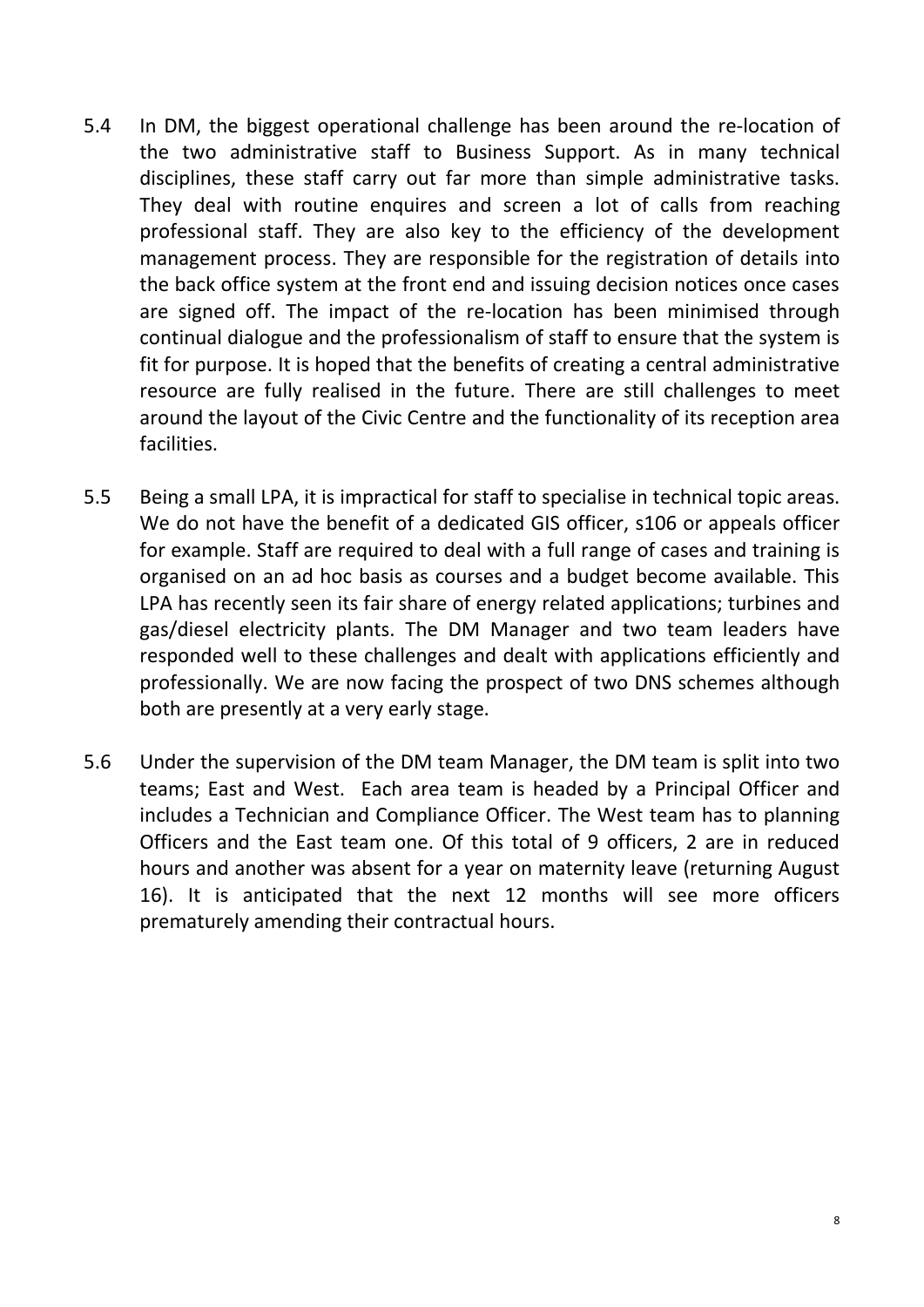## **6.0 OUR LOCAL STORY**

## 6.1 **Development Plans**

- 6.2 The Development Plans team has concentrated its efforts on preparing the AMR which incorporates significant effort in terms of gathering data; carrying out annual surveys of retail, employment and housing; and undertaking the Joint Housing Land Availability Study. The AMR was prepared and submitted to WG on time.
- 6.4 Other work undertaken includes the approval of 3 SPG's with a further 2 updated to reflect LDP policy. Five further SPG's are being prepared / updated. One of these is a local list of Historic Buildings which is a significant piece of work that is being undertaken by the Heritage Officer.
- 6.5 To promote development marketing sheets have been prepared and uploaded to the website for all housing and employment allocations. The Council has revamped its website to make it more user friendly. This involved significant officer time due to the amount of LDP information on the website. The Team also reviewed how it responds to planning applications to ensure efficiency of effort in light of the increased work that will be involved as a result of the need to review the LDP. A review report must be prepared and submitted to WG by May 2017.
- 6.6 The Team has prepared for the forthcoming LDP review but this work now needs to be reviewed in light of decisions being taken regionally and possible joint working opportunities. The City Region Board and SEWDER are due to take a decision on how LPA's in Wales should move forward in terms of Plan preparation. Although the preferred option of WG is for LPA's to continue with reviews of their LDPs the preferred option being considered is a SDP and "light touch" LDP. For the time being, there is uncertainty on how we should proceed. Added to this there are discussions taking place with neighbouring LPA's in terms of joint working on background work for the SDP and light touch LDP's.

## 6.7 **Development Management**

6.8 In the DM team the early part of the period covered by this AMR was focussed around the Circuit of Wales. Significant officer time was invested in working with the developer's consultancy team to discharge conditions and address s106 issues to enable the submission of Reserved Matters applications and to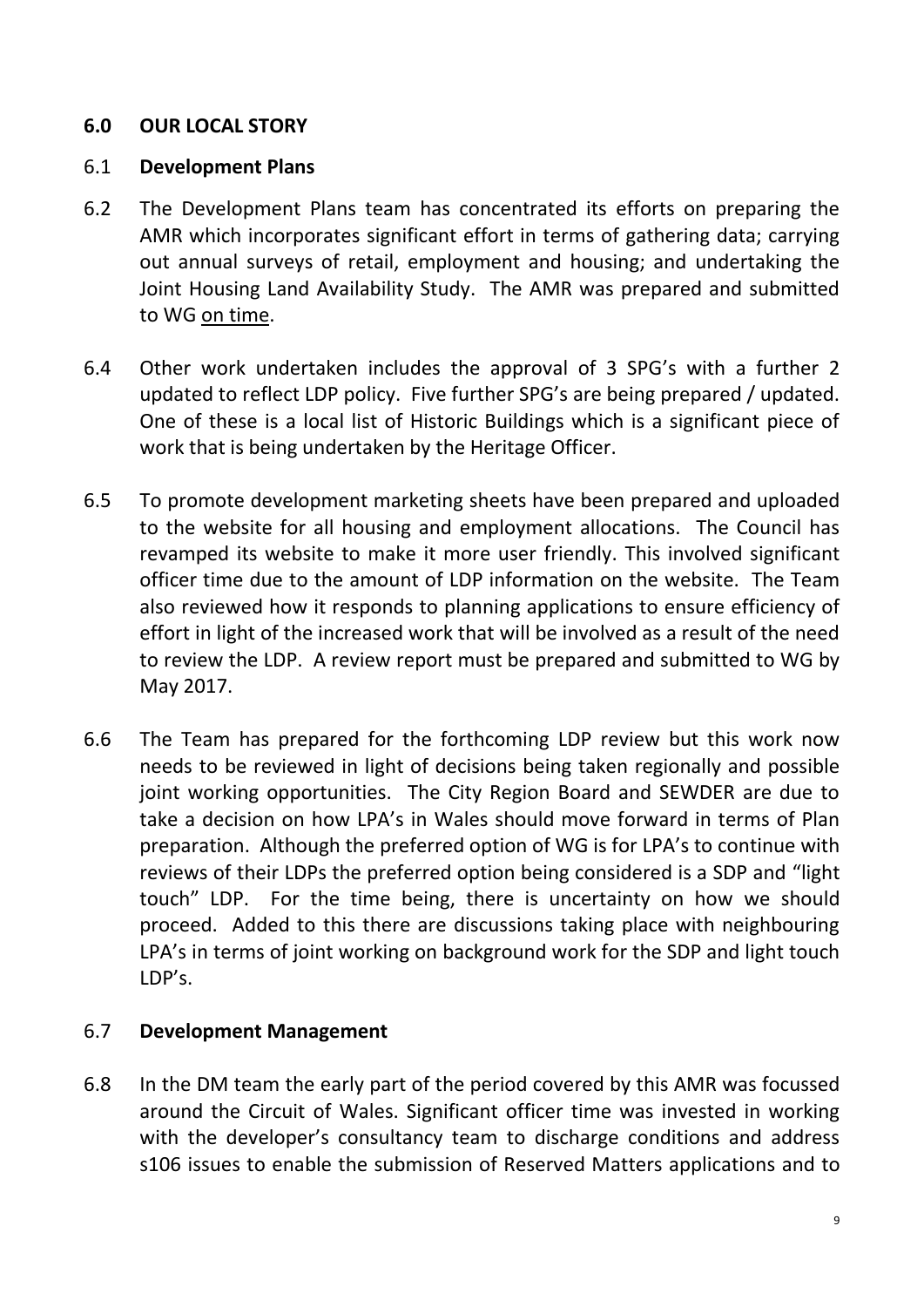permit pre-enabling works to start on site. However, due to financial "due diligence" issues being unresolved, this work has now ceased. We are in a state of readiness to recommence this work should the financial side of the project be resolved.

- 6.9 During the year, DM work was characterised by two main issues. Firstly, the number of energy related applications. These compromised back up energy plants (diesel and gas) on our industrial estates. Secondly, the introduction of new DM processes. The changes around discharge of conditions, live decision notices, invalidation notices and enforcement (amongst others) were introduced in a compressed timeline. Given the previously mentioned Business Support initiative that relocated admin/technical staff coinciding with these changes, this placed logistical and practical difficulties.
- 6.10 Having acknowledged the challenges, we must recognise that the volume of work is presently manageable. Caseloads per officer are at reasonable levels. It is rather the increasing complexity of the process rather than sheer number of cases that is presenting challenge. Major application work is at the time of writing, low. We have two DNS schemes at an early stage but volume housebuilding is extremely low. Appeal work is manageable.
- 6.11 In enforcement, the number of investigations remains relatively high. We do not have the resources to monitor any development sites for compliance with permissions or discharge of conditions. All proactive enforcement has ceased. Enforcement work is purely reactive; we investigate complaints only. This is regrettable but now commonplace in Welsh LPA's. The compliance officers divide their time between investigating complaints of breaches and dealing with some discharge of condition applications.
- 6.12 The Development team are currently involved in two important departmental pieces of work. Firstly, the Ebbw Vale Innovation Corridor (EVIC). This is a large tract of land stretching from the A465 south to The Works. It incorporates a number of major business and residential allocations and key to the continued regeneration of Ebbw Vale and Blaenau Gwent. The Environment Department has set up a cross discipline team based approach looking at issues. The aim is to act as a catalyst to stimulate development.
- 6.13 Colleagues from appropriate teams are heading sub groups and are looking at issues around housing, town centres, infrastructure, the Enterprise Zone (inc Circuit of Wales) and The Works. The Service Manager Development attends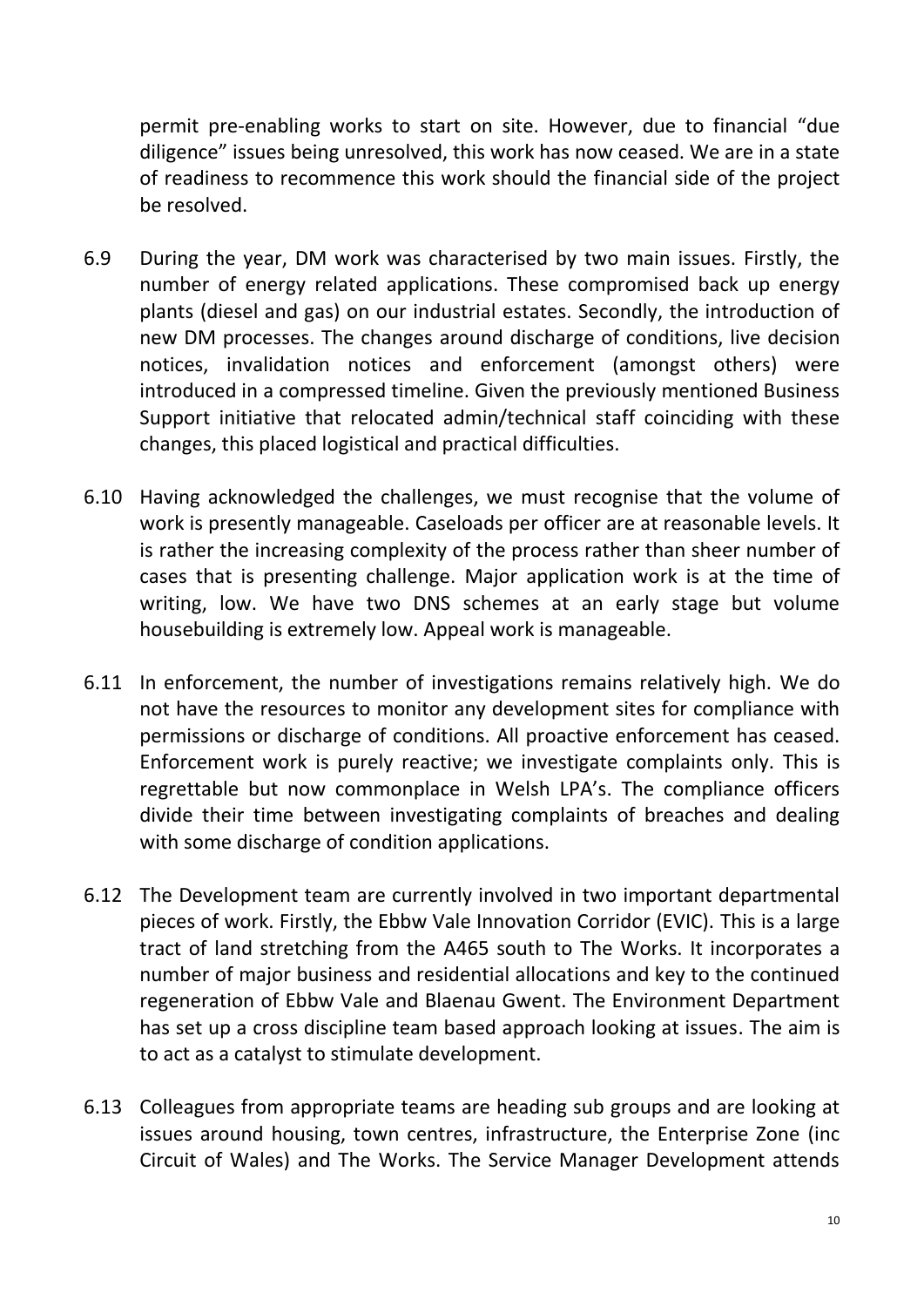meetings in the role of quality assurance/critical friend. Planning issues are therefore brought to the table at a very early stage as the project areas are developed. These issues are brought back to the team managers of Development Plans and Development Management to address any specific issues in their areas of responsibility.

- 6.14 The second piece of work is around the Enterprise Zone. We are in discussions with Regeneration colleagues about designating a SPZ and/or LDO. This approach was previously discounted in favour of an alternative issues based approach. We are now looking at this anew.
- 6.15 During early 2016, we held our first workshop with local agents. It was a joint meeting covering Development Plans and DM issues. It proved to be a useful forum to discuss issues with the regular agents active in the Borough. It is hoped to convene another meeting next year
- 6.16 We are currently seeking to comply with the new Welsh language requirements.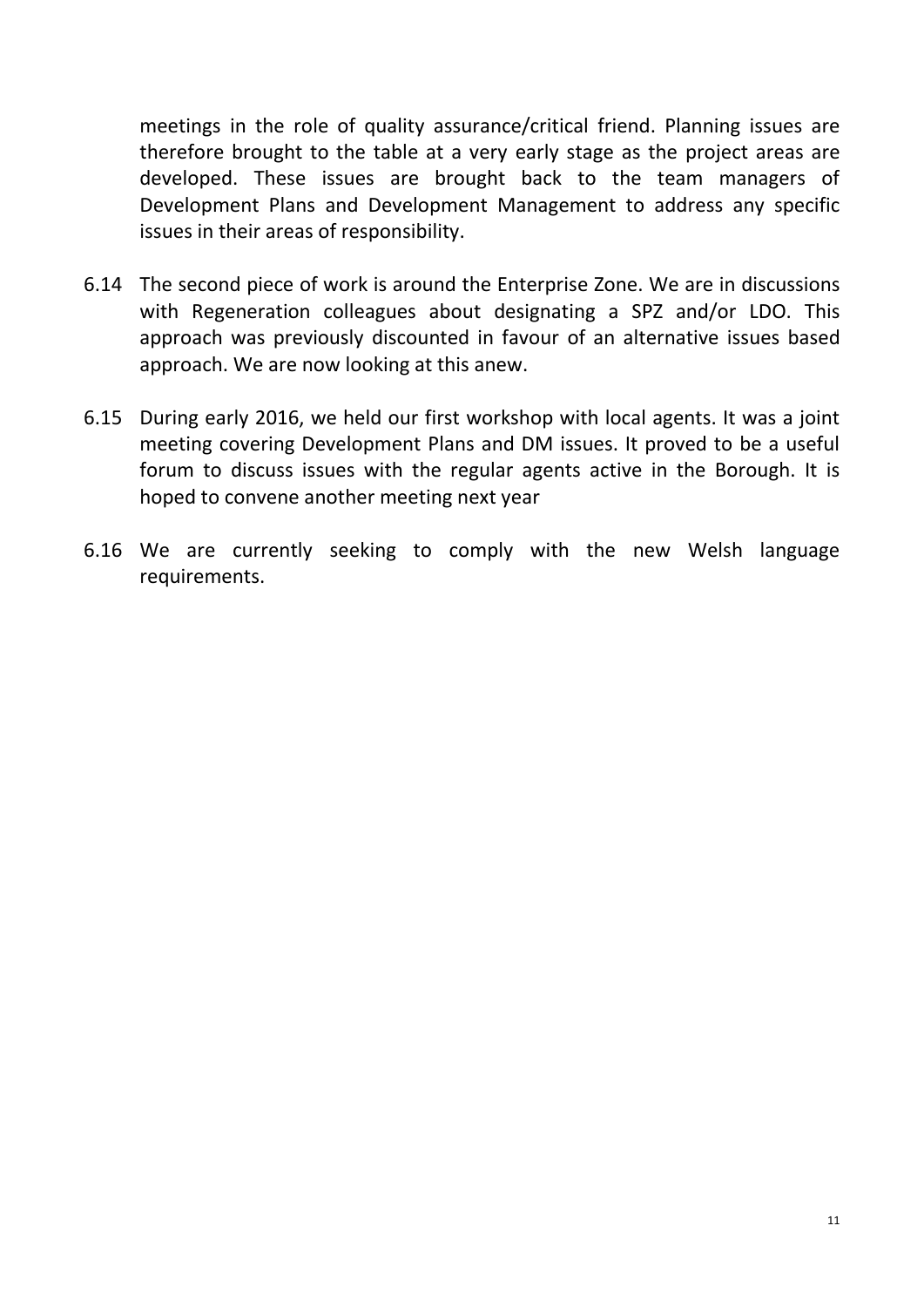## 7.0 **SERVICE IMPROVEMENT**

7.1 Last year's APR contained 8 areas identified as being priority to improve the service. Each of these issues is discussed below.

## 7.2 *Priority 1: Meet the challenge of legislative change*

*Response:* The volume and breadth of change has been significant. It also happened at a time of considerable internal reorganisation whilst the Council created its Business Support unit and to an extent accommodation change as we moved offices . Subject to a few teething issues, the service has responded well to the change in process and approach. This is testimony to the professionalism and flexibility of staff to change working methods to suit the service. The full impact of some changes such as "live" decision notices is yet to be fully realised.

*Status*: Achieved and ongoing.

## 7.3 *Priority 2: Address I.T. weaknesses*

*Response:* This remains an area where little progress has been made. Whilst individually, officers are enabled to work agile with everyone issued a laptop with all relevant software pre-loaded, the lack of a usable public interface on the Council's website remains a concern. There has been improvement in te Development Plans web presence but not with DM planning applications. It has been previously highlighted by WG and now appears on the national "performance dashboard". The criticism is fully acknowledged and we continue to receive periodic complaints about the lack of a searchable register and that application details are not uploaded to the site. However, budgetary constraints at a corporate level and the reorganisation of the IT service into the regional SRS have not helped in delivering this part of the service. It is frustrating as the planning service is ready to go live. We will continue to strive for this to be delivered before the next APR. *Status*: Not achieved

7.4 *Priority 3: Consolidate DM performance*

*Response:* Subject to some issues, DM performance against PI's has been strong and the customer feedback broadly positive. We will strive to deal with the issues raised by any negative feedback. *Status:* Achieved.

## 7.5 *Priority 4*: *Prepare for a full LDP review*

*Response:* Preparations have been disrupted by the two main officer's responsible being away from work; one on maternity and the other on a long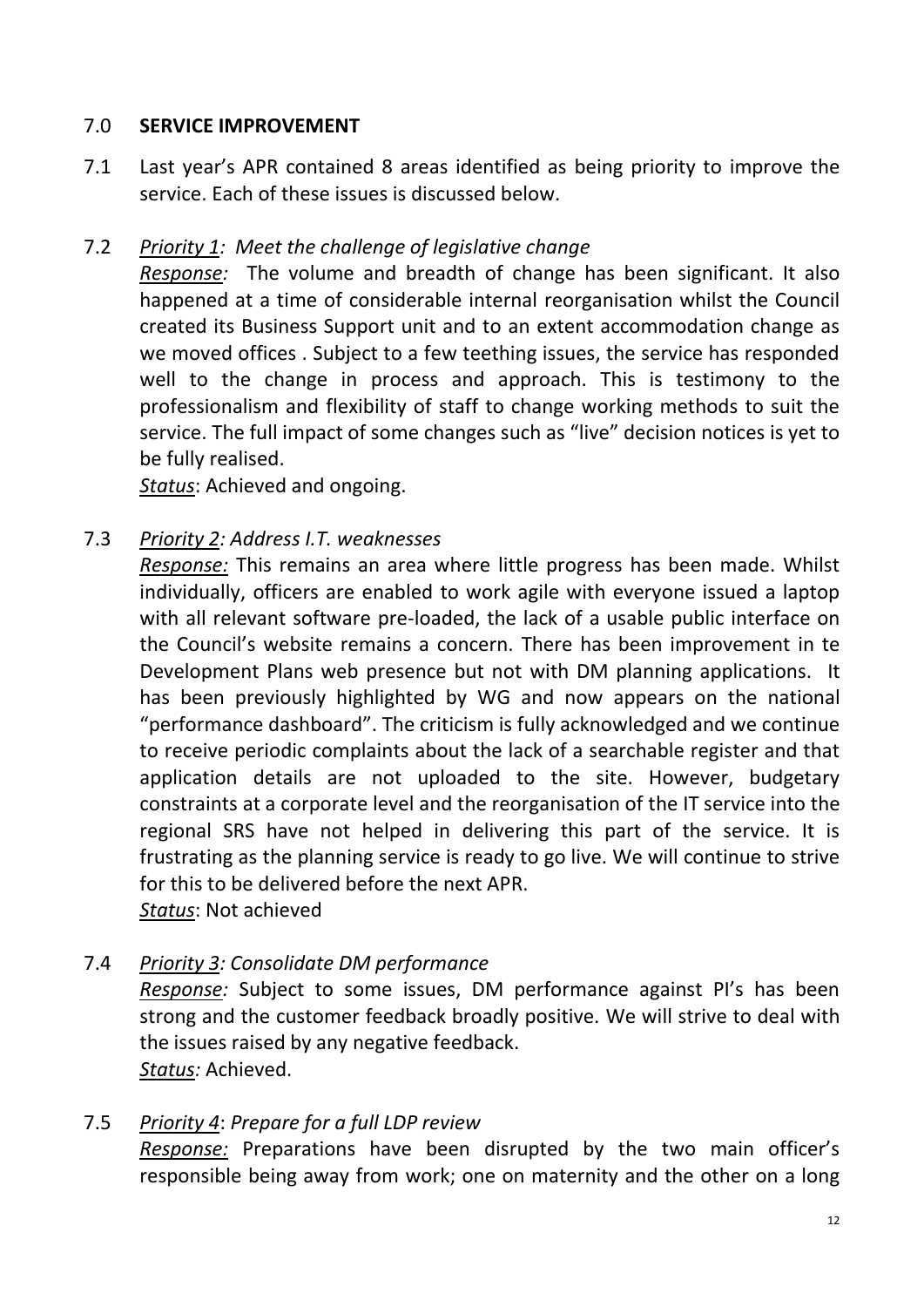term absence. However, despite the corporate moratorium on new appointments, the Council recognised the need to fulfil its statutory obligation to deliver the LDP review and we have now appointed a temporary officer experienced in this area of work. We have also agreed with Finance that any minor underspends in budgets can be hypothecated for future LDP work given the existing very modest budget.

*Status:* Achieved and ongoing.

7.6 *Priority 5: To work in collaboration with private/public sector partners to stimulate development.*

*Response*: Efforts are being concentrated on the Ebbw Vale area bringing together a number of major mixed use regeneration projects (Ebbw Vale Sustainable Framework (MU1) The Works (MU2)), Enterprise Zone sites, Town Centre Improvements and the Circuit of Wales. The new overarching Programme provides an efficient joined up approach to these existing projects maximising positive regeneration outcomes and benefits. New management arrangements have introduced a new level of co-ordination and challenge for delivery of key work packages. Progress has been made in terms of working with RSL's on an innovative scheme to build a mix of private and affordable homes at the former Secondary School site at Ebbw Vale. Terms of reference have been put in place enabling site investigations to proceed. Unfortunately planned discussions with the private sector regarding The Works site has been delayed due to NRW issues with the Flood Consequence Assessment. To assist in delivering LDP allocation marketing sheets have been produced to promote housing and employment sites. These have been placed on the Council's website.

*Status:* Progress made. Work ongoing.

## 7.7 *Priority 6: Meet timescales for delivery of Circuit if Wales.*

*Response:* To date all timescales have been met. However for reasons outside of land use planning, the scheme is currently in a period of stasis. As a planning service and indeed a Council we must be in a position to respond to any change in circumstances at short notice. Most planning conditions required to be discharged to enable reserved matters submission have been approved. Some obligations have been addressed and discussions around addressing others well advanced. However, re-starting the planning process will be a complex one and likely to be challenging in terms of timescales. There are also technical issues such as the seasonal requirements of some conditions to address.

*Status:* Achieved.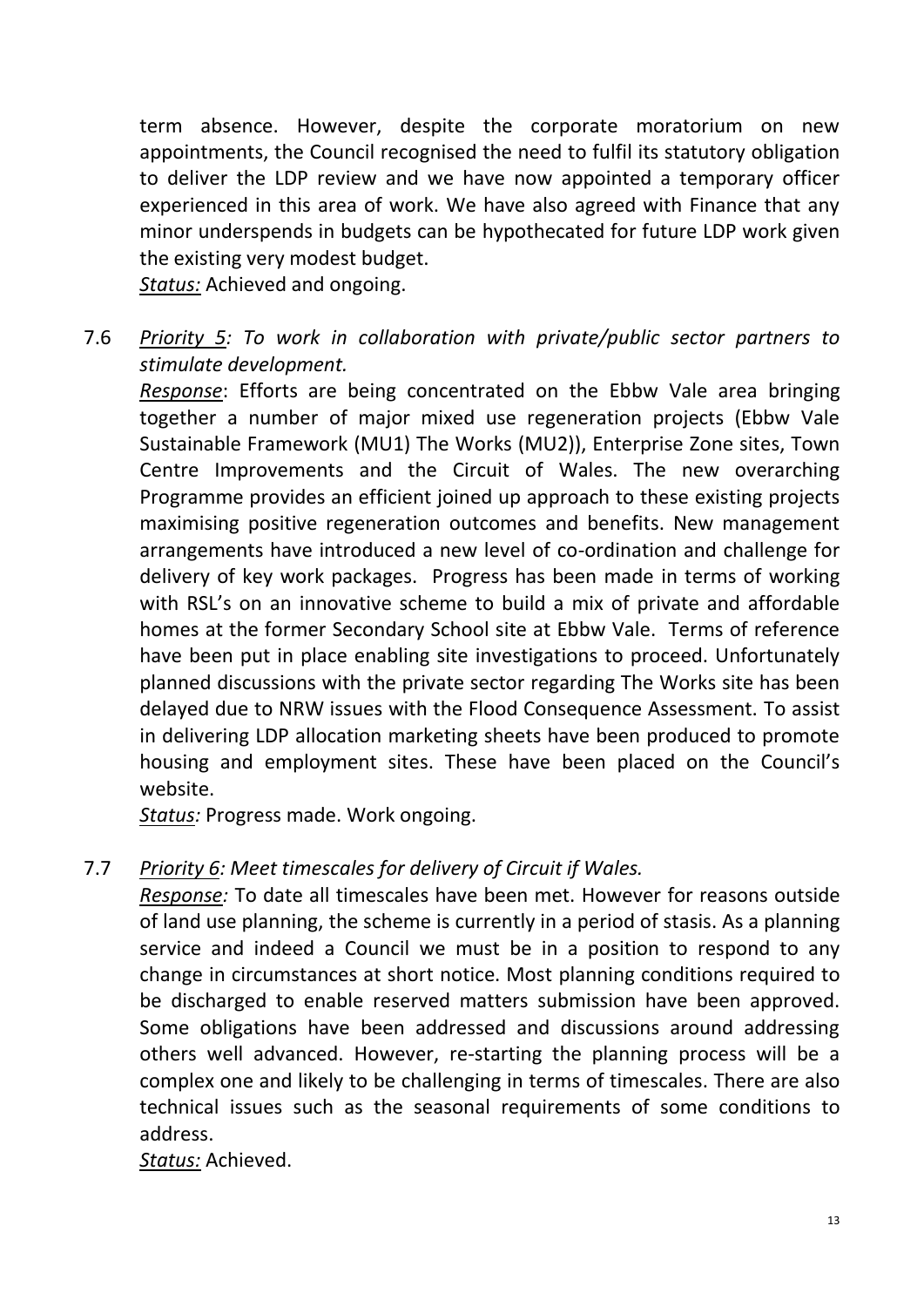- 7.8 *Priority 7: Comply with the Council's transformation agenda and continue with a robust and suitable frontline service. Response:* To date, all savings targets have been met. Service performance has been good. *Status:* Complete.
- 7.9 *Priority 8: Address logistical difficulties from the relocation of staff in administration and any office accommodation move. Response*: Achieved. *Status*: Complete
- 7.10 Looking forward to the next 12 months, the following issues are identified as priorities.
	- Complete the LDP review.  $\mathbb{R}$
	- Develop closer links with neighbouring LPA's (Dev Plan and DM) to  $\Box$ maximise opportunities from collaboration in terms of service improvements and efficiencies.
	- Deliver on the IT improvements including developing a functional website  $\mathbb{L}$ for public access to search registers and to view part 1 applications.
	- Address archiving issues, scanning and file management.  $\Box$
	- Maintain satisfactory performance against PI's and the dashboard given the  $\mathbb{L}$ reduction in staff capacity.
	- Meet efficiency savings target. $\mathbb{L}$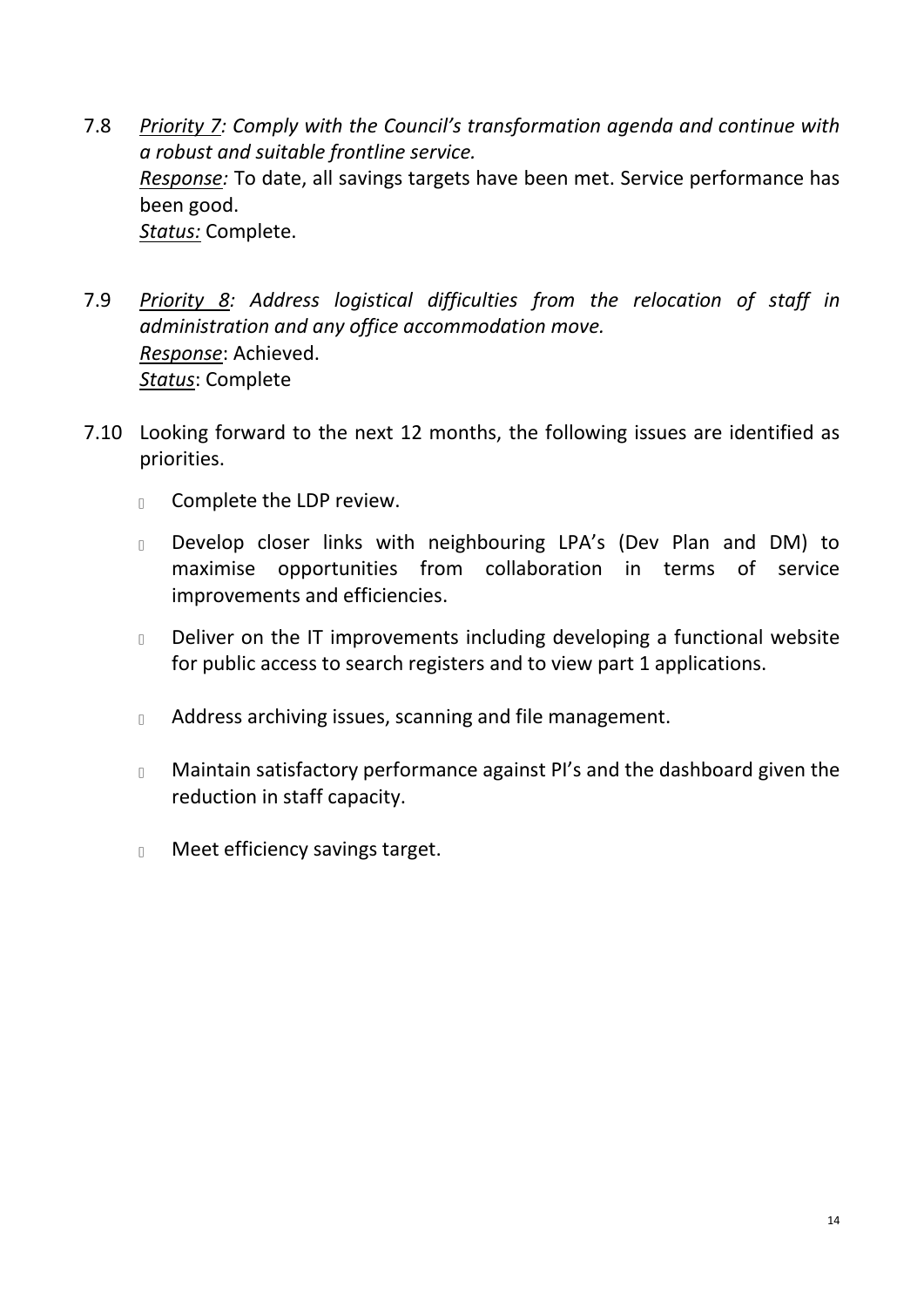## **8.0 WHAT SERVICE USERS THINK**

- 8.1 In 2015-16 we conducted a customer satisfaction survey to obtain the views of people that had received a planning decision during the year.
- 8.2 The survey was sent to 157 people, 17% of whom submitted a whole or partial response. The majority of responses (52%) were from local agents and 41% from members of the public. 4% of respondents had their most recent planning application refused.
- 8.3 We asked respondents whether they agreed or disagreed with a series of statements about the planning service. They were given the following answer options:
	- $\triangleright$  Strongly agree:
	- $\triangleright$  Tend to agree;
	- $\triangleright$  Neither agree not disagree;
	- $\triangleright$  Tend to disagree; and
	- $\triangleright$  Strongly disagree.
- 8.4 Figure 1 shows the percentage of respondents that selected either 'tend to agree' or 'strongly agree' for each statement for both Blaenau Gwent and Wales. It is pleasing to note that BGCBC surpassed the all Wales average in every category.

### **Figure 1:**

### **Percentage of Respondents who agreed with each statement 2015-16**

| Percentage of respondents who agreed that:                           | <b>Blaenau Gwent</b> | <b>Wales</b> |
|----------------------------------------------------------------------|----------------------|--------------|
| The LPA enforces its planning rules fairly and consistently          | 52                   | 47           |
| The LPA gave good advice to help them make a successful application  | 80                   | 58           |
| The LPA gives help throughout, including with conditions             | 75                   | 49           |
| The LPA responded promptly when they had questions                   | 75                   | 58           |
| They were listened to about their application                        | 83                   | 57           |
| They were kept informed about their application                      | 61                   | 49           |
| They were satisfied overall with how the LPA handled the application | 77                   | 61           |

8.5 We also asked respondents to select three planning service characteristics from a list that they thought would most help them achieve successful developments. Figure 2 below shows how often each characteristic was selected as a percentage of the total number of selections. For BGCBC, *'having*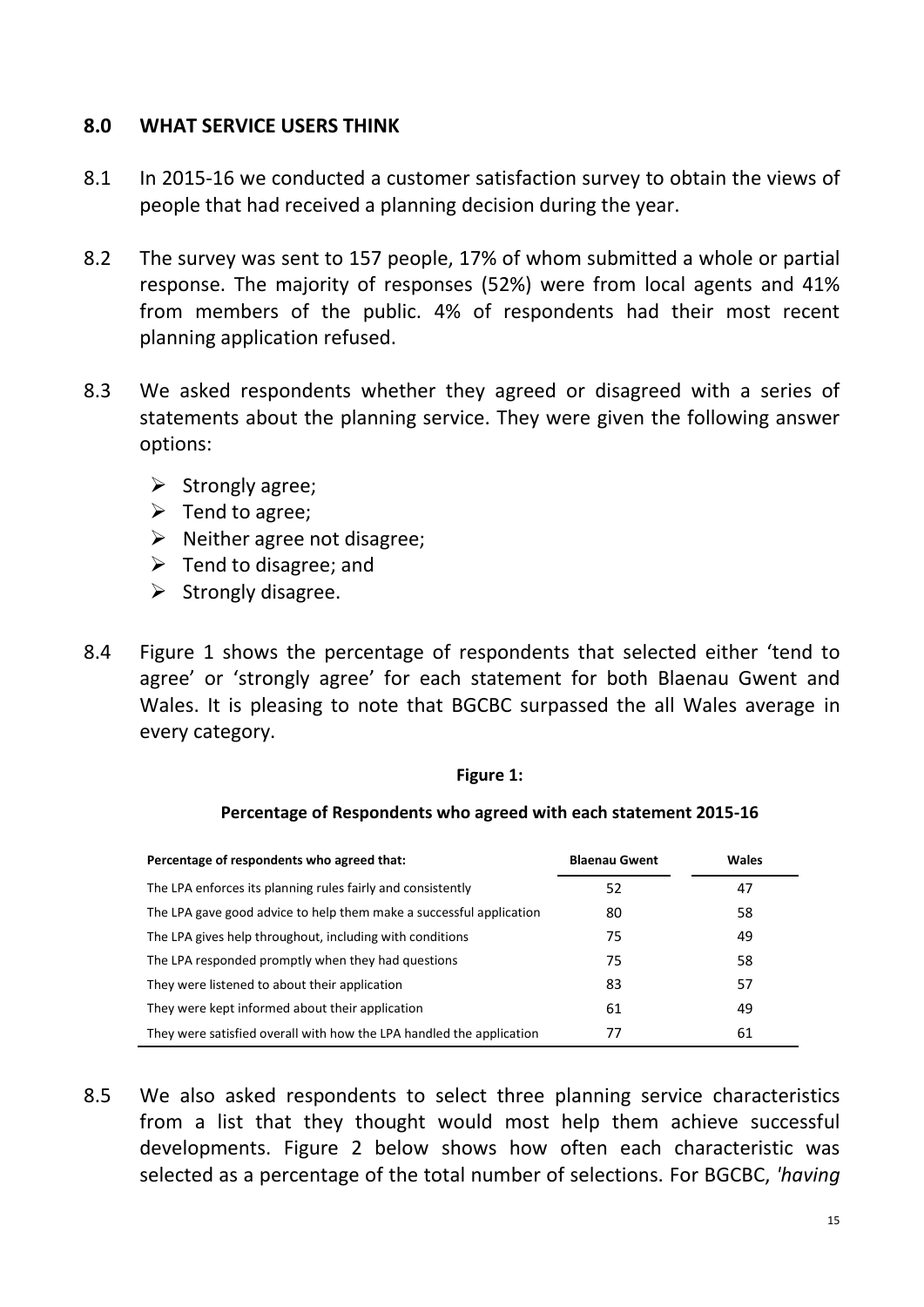*a chance to amend an application before it is decided'* was the most popular choice.

### **Figure 2:**

#### Availability to talk to a duty planner before you submit your application Getting a speedy decision on your submitted application Access to the case officer to check on your application Having a chance to amend an application before it is decided Consistent advice from officers Quick response times to requests for pre-application meetings A concise list of what is needed to make an application Information, design guides and policies available on the website Elected members engaged and involved throughout the process  $\mathbf 0$ 20 40 60 80 100  $O<sub>0</sub>$ ■ Wales **Blaenau Gwent**

### **Characteristics of a good planning service: Blaenau Gwent 2015-16**

### 8.6 Comments received include:

*"Planning authority is good but local members interfere with process"*

*"Staff tended to be helpful but would not give concise advice"*

*"The LPA officers were helpful, positive, available and pro-active. The decision was quick and the conditions/amendments dealt with equally efficiently. All in all, a positive and painless procedure."*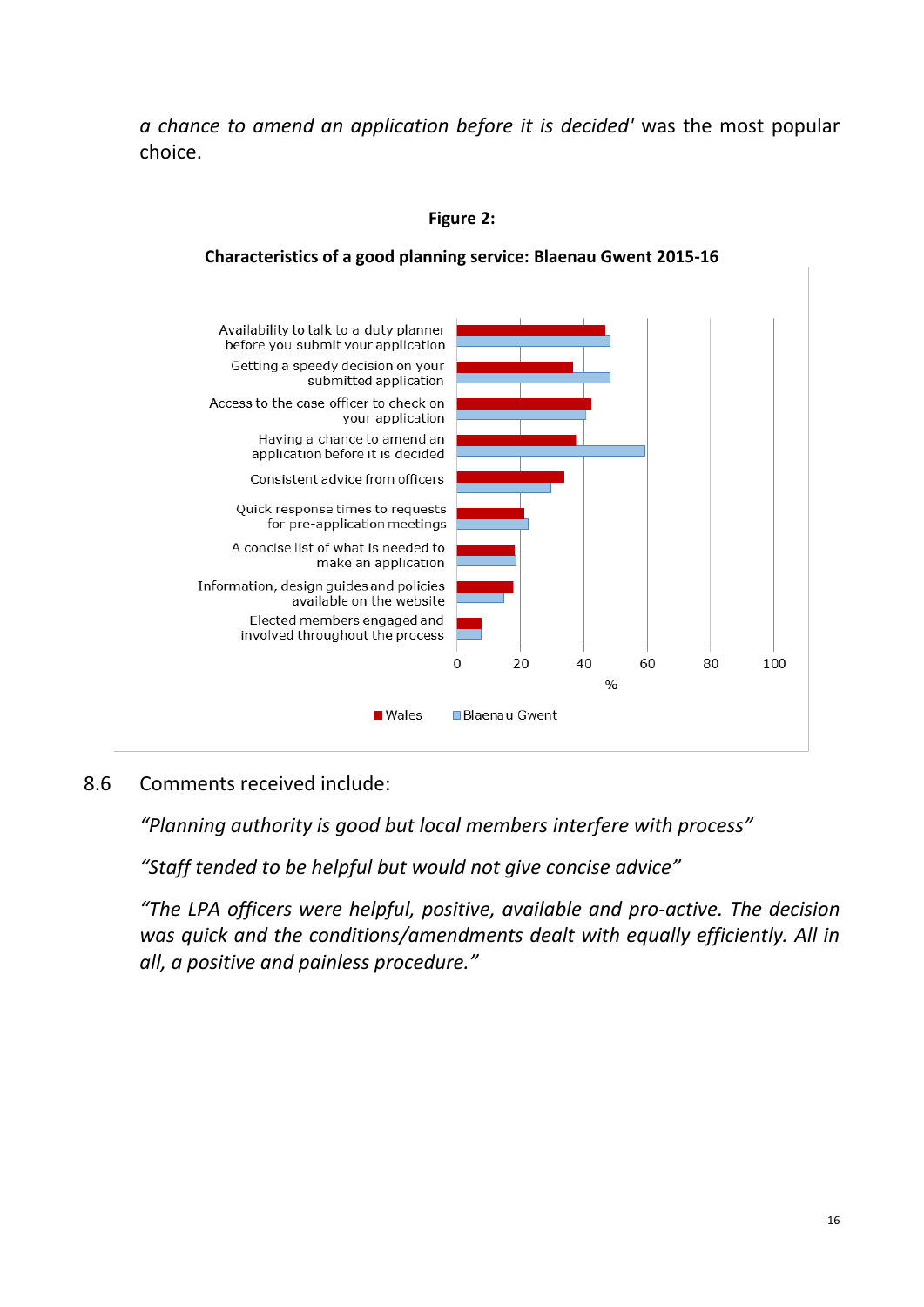## **9.0 OUR PERFORMANCE 2015-16**

- 9.1 This section details our performance in 2015-16. It considers both the Planning Performance Framework indicators and other available data to help paint a comprehensive picture of performance. Where appropriate we make comparisons between our performance and the all Wales picture. Performance is analysed across the five key aspects of planning service delivery as set out in the Planning Performance Framework:
	- Plan making;
	- Efficiency;
	- Quality;
	- Engagement; and
	- Enforcement.
- 9.2 **Plan Making:** At 31 March 2016, we were 1 of 22 LPAs that had a current development plan in place. We were required to submit an Annual Monitoring Report in Oct 2016. This document has been submitted to WG on time.
- 9.3 During the APR period, we had less than 2 years housing land supply identified, making us one of 17 Welsh LPAs without the required 5 years supply.
- 9.4 **Efficiency:** In 2015-16 we determined 362 planning applications, each taking, on average, 61 days (9 weeks) to determine. This compares to an average of 77 days (11 weeks) across Wales. Figure 3 shows the average time taken by each LPA to determine an application during the year.





**Average time taken (days) to determine applications, 2015-16**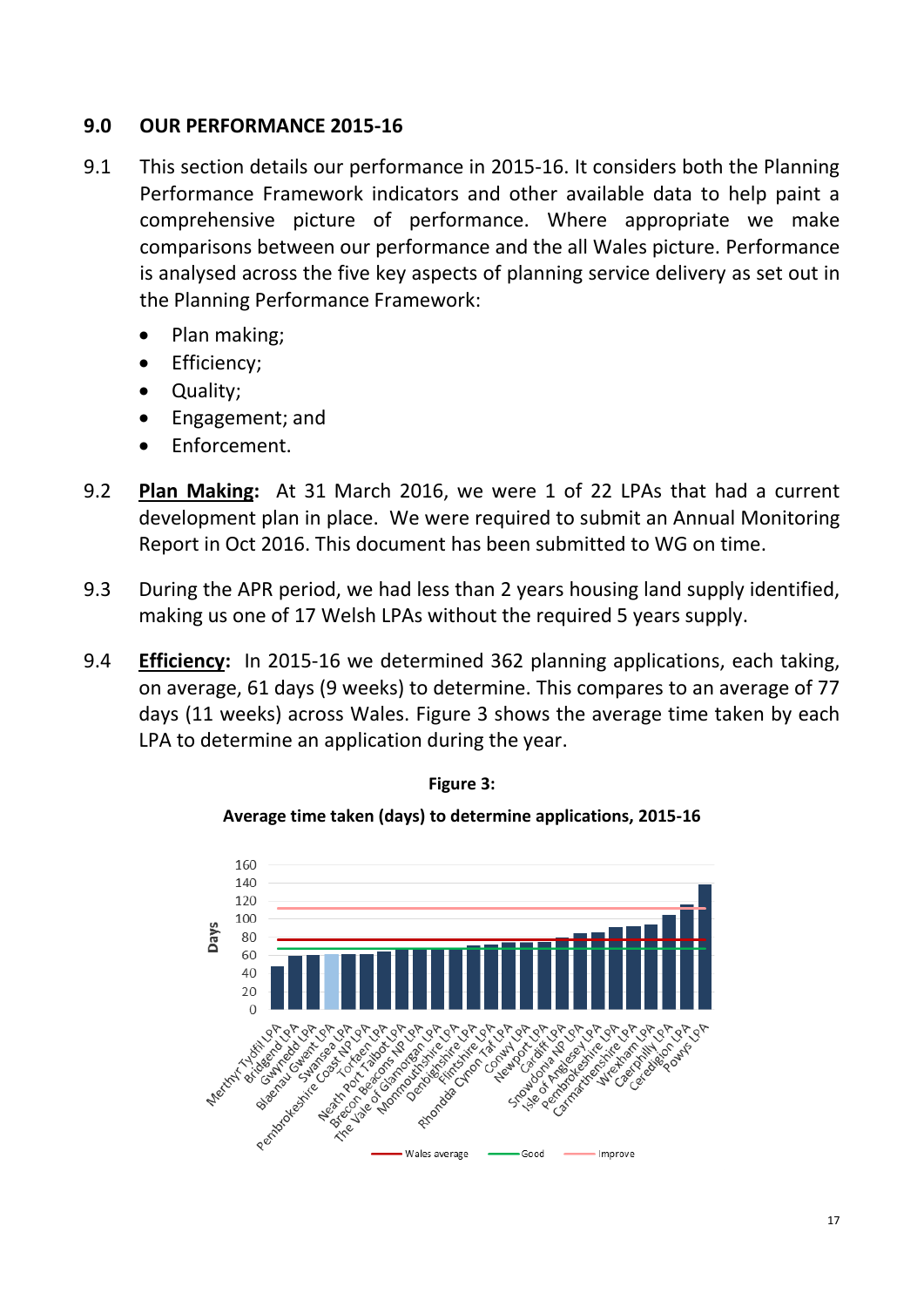- 9.6 In BGCBC, 87% of all planning applications were determined within the required timescales. This was the fourth best return in Wales. We were one of only 8 LPAs that bettered the 80% target.
- 9.7 Figure 4 shows the percentage of planning applications determined within the required timescales across the four main types of application for our LPA and Wales. It shows that we determined 95% of householder applications within the required timescales.



### **Figure 4:**

**Percentage of planning applications determined within required timescales, by type, 2015-16**

9.8 Between 2014-15 and 2015-16, as Figure 5 below shows, the percentage of planning applications we determined within the required timescales increased from 77% to 87%. Wales also saw an increase this year.



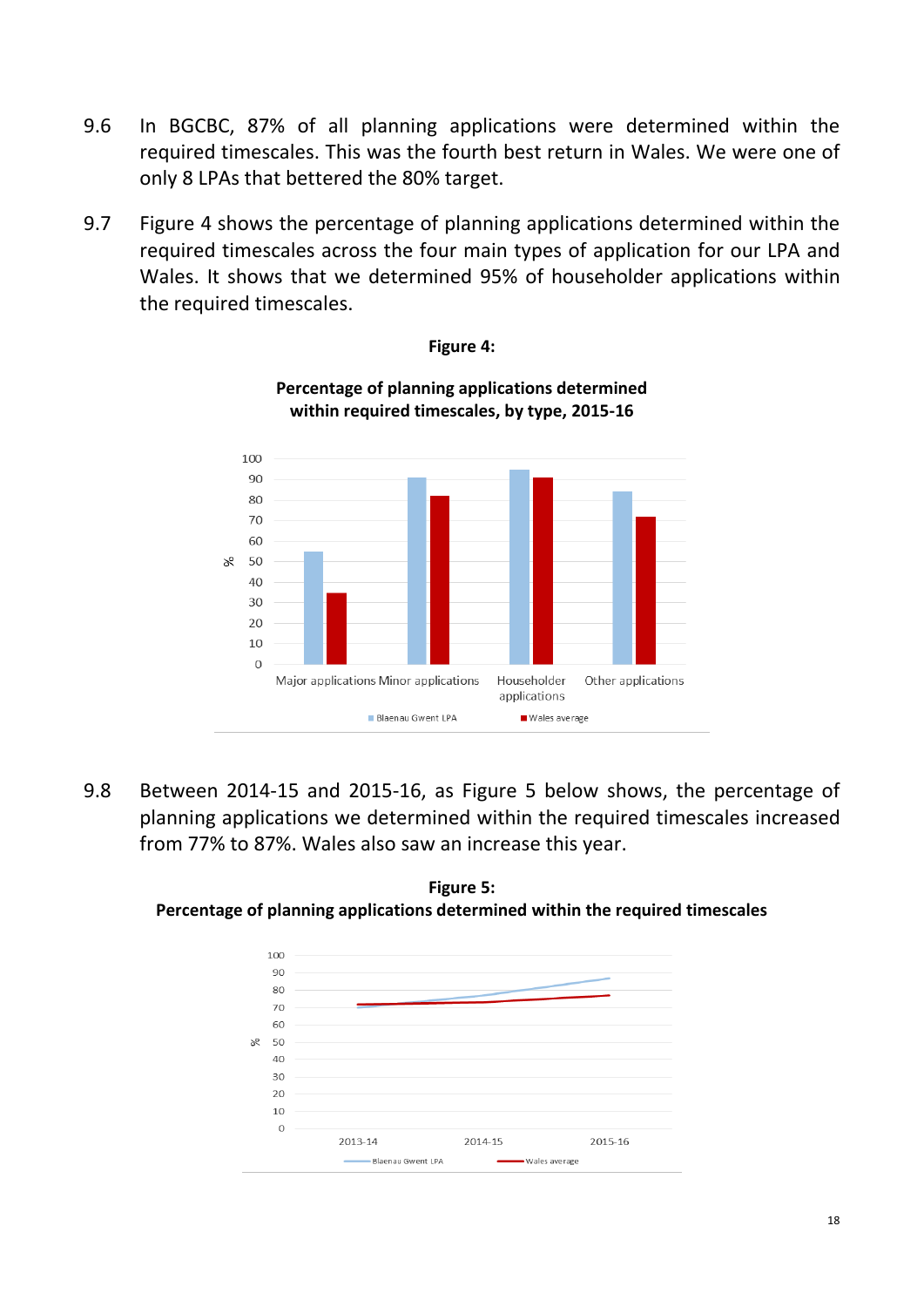- 9.9 Over the same period:
	- The number of applications we received decreased;
	- The number of applications we determined decreased: and
	- The number of applications we approved decreased.

### 9.10 **Major applications**

9.11 We determined 11 major planning applications in 2015-16, none of which were subject to an EIA. Each application took, on average, 267 days (38 weeks) to determine. As Figure 6 below illustrates, this was longer than the Wales average of 213 days (30 weeks).

### **Figure 6:**

## **Average time (days) taken to determine a major application, 2015-16**



- 9.12 55% of these major applications were determined within the required timescales, the fourth highest percentage of all Welsh LPAs.
- 9.13 Figure 7 overleaf shows the percentage of major applications determined within the required timescales by the type of major application. 55% of our 'standard' major applications i.e. those not requiring an EIA, were determined within the required timescales during the year.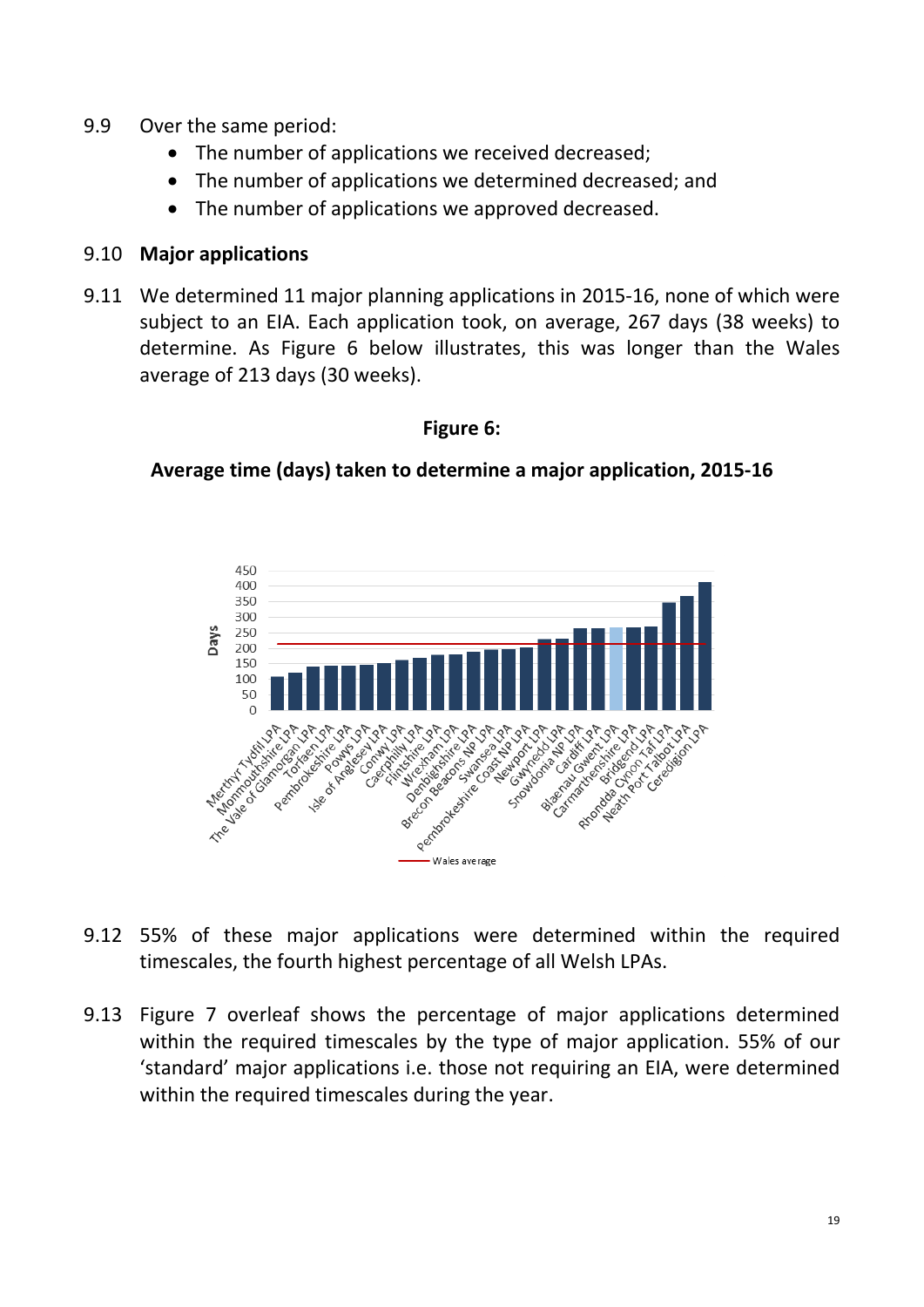



**Percentage of Major applications determined within the required timescales during the year, by type, 2015-16**

- 9.14 Since 2014-15 the percentage of major applications determined within the required timescales had increased from 11% to 55%.
- 9.15 Figure 8 shows the trend in the percentage of major planning applications determined within the required timescales in recent years and how this compares to Wales.

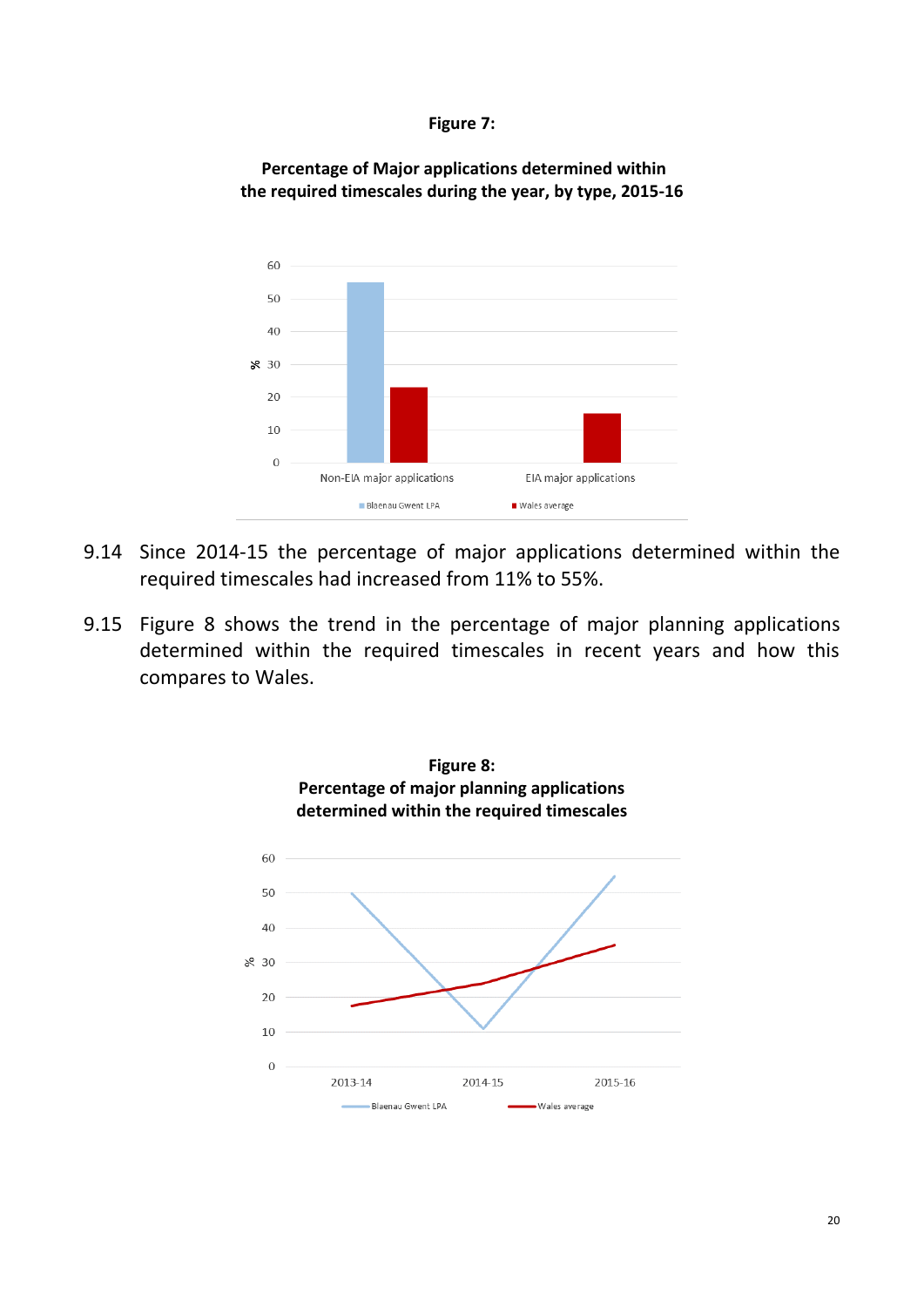- 9.16 Over the same, the following positive trends are noted:
	- The percentage of minor applications determined within the required timescales increased from 76% to 91%;
	- The percentage of householder applications determined within the required timescales increased from 88% to 95%; and
	- The percentage of other applications determined within required timescales increased from 83% to 84%.
- 9.17 **Quality:** In 2015-16, our Planning Committee made 37 planning application decisions during the year, which equated to 11% of all planning applications determined. Across Wales 7% of all planning application decisions were made by Planning Committee.
- 9.18 11% of these member-made decisions went against officer advice. This compared to 9% of member-made decisions across Wales. This equated to 1.1% of all planning application decisions going against officer advice compared to 0.6% across Wales.
- 9.19 In 2015-16 we received 6 appeals against our planning decisions, which equated to 1.5 appeals for every 100 applications received. Across Wales 2 appeals were received for every 100 applications. Figure 9 shows how the volume of appeals received has changed since 2014-15 and how this compares to Wales.



**Figure 9:**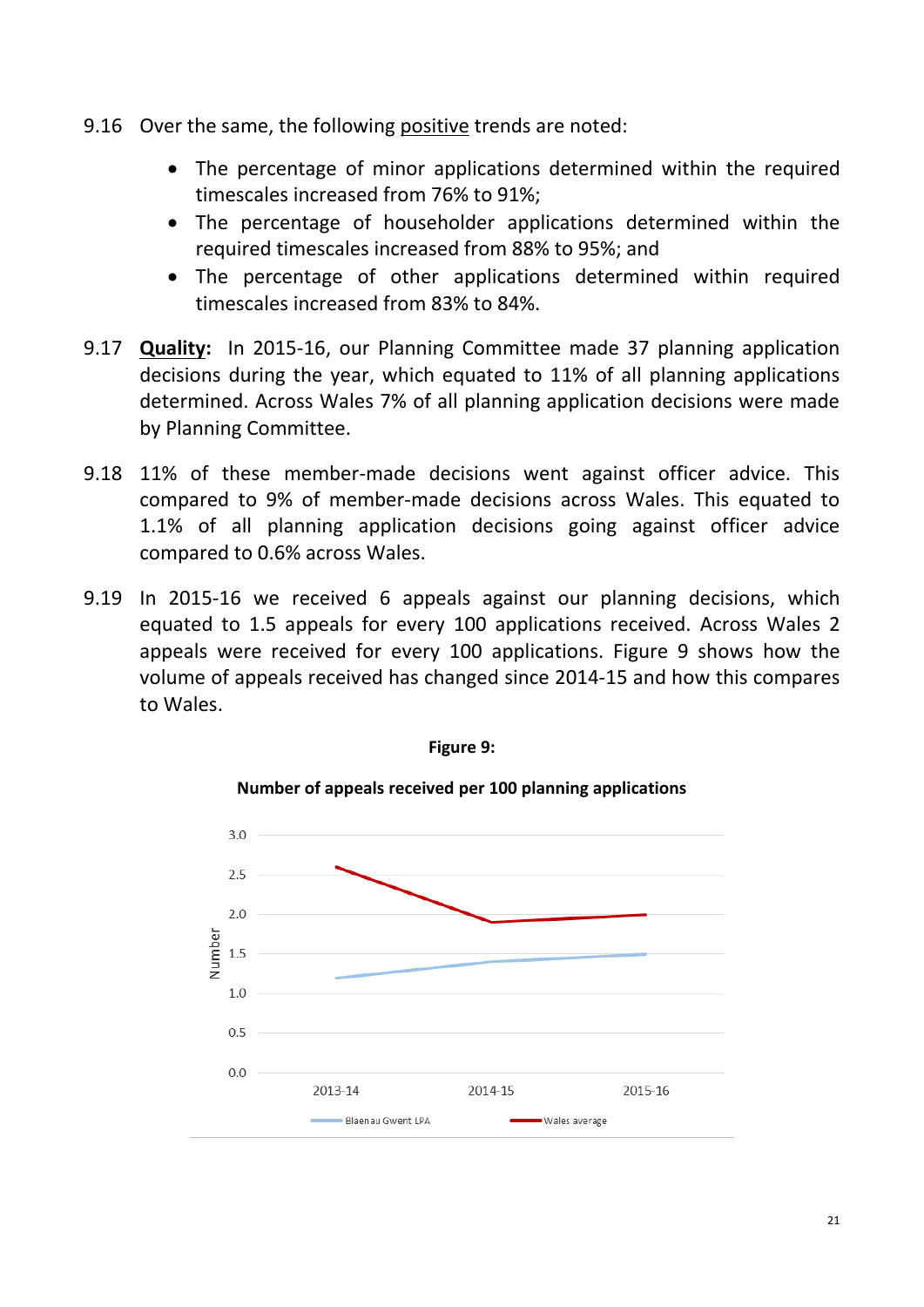- 9.21 Over the same period the percentage of planning applications approved decreased from 96% to 86%.
- 9.22 Of the 7 appeals that were decided during the year, 57% were dismissed. As Figure 10 shows, this was lower than the percentage of appeals dismissed across Wales as a whole and was below the 66% target.



**Figure 10: Percentage of appeals dismissed, 2015-16**

- 9.23 During 2015-16 we had no applications for costs against us at a section 78 appeal upheld.
- 9.24 **Engagement**: On a positive note, we are one of 24 LPAs that allowed members of the public to address the Planning Committee. Conversely, we are one of only 3 LPAs that did not have an online register of planning applications.
- 9.25 As Figure 11 shows, 80% of respondents to our 2015-16 customer satisfaction survey agreed that the LPA gave good advice to help them make a successful application.

### **Figure 11 : Feedback from our 2015-16 customer satisfaction survey**

| Percentage of respondents who agreed that:                          | <b>Blaenau Gwent</b> | Wales |
|---------------------------------------------------------------------|----------------------|-------|
| The LPA gave good advice to help them make a successful application | 80                   | 58    |
| They were listened to about their application                       | 83                   | 57    |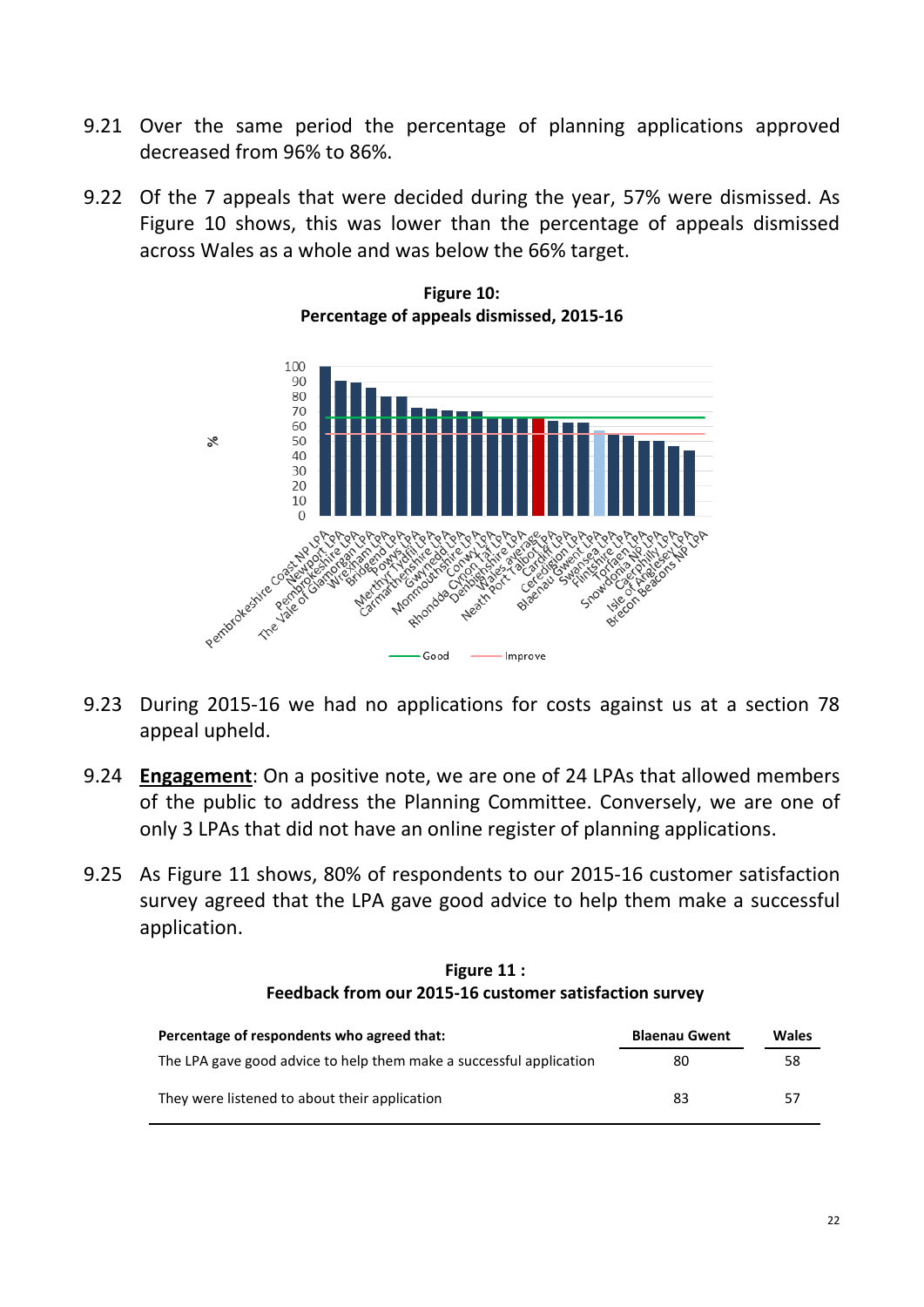- **9.27 Enforcement:** In 2015-16, we investigated 146 enforcement cases, which equated to 2.1 per 1,000 population. This compared to 1.9 enforcement cases investigated per 1,000 population across Wales. We took, on average, 36 days to investigate each enforcement case.
- 9.29 We investigated 92% of these enforcement cases within 84 days which betters the all Wales return of 79%.
- 9.30 Figure 11 shows the percentage of enforcement cases that were investigated within 84 days across all Welsh LPAs.



**Percentage of enforcement cases investigated within 84 days, 2015-16**

**Figure 11:** 

- 9.30 Over the same period, we resolved 186 enforcement cases, taking, on average, 103 days to resolve each case.
- 9.31 80% of this enforcement action was taken within 180 days from the start of the case. As Figure 12 shows this compared to 73% of enforcement cases resolved within 180 days across Wales.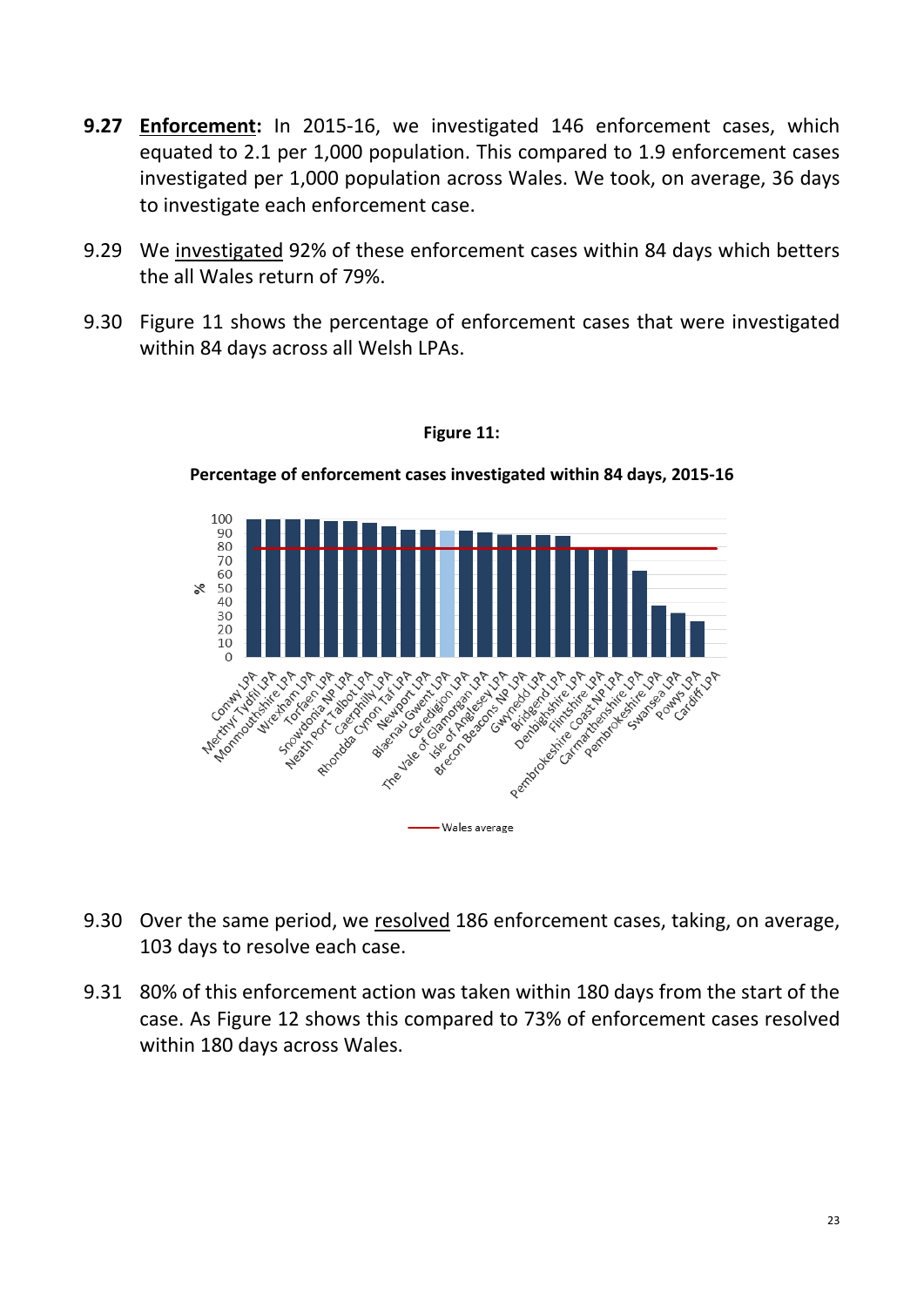**Figure 12: Percentage of enforcement cases resolved in 180 days, 2015-16**



- Wales average

**\*\*\*\*\*\*\*\*\*\*\*\*\*\*\*\*\***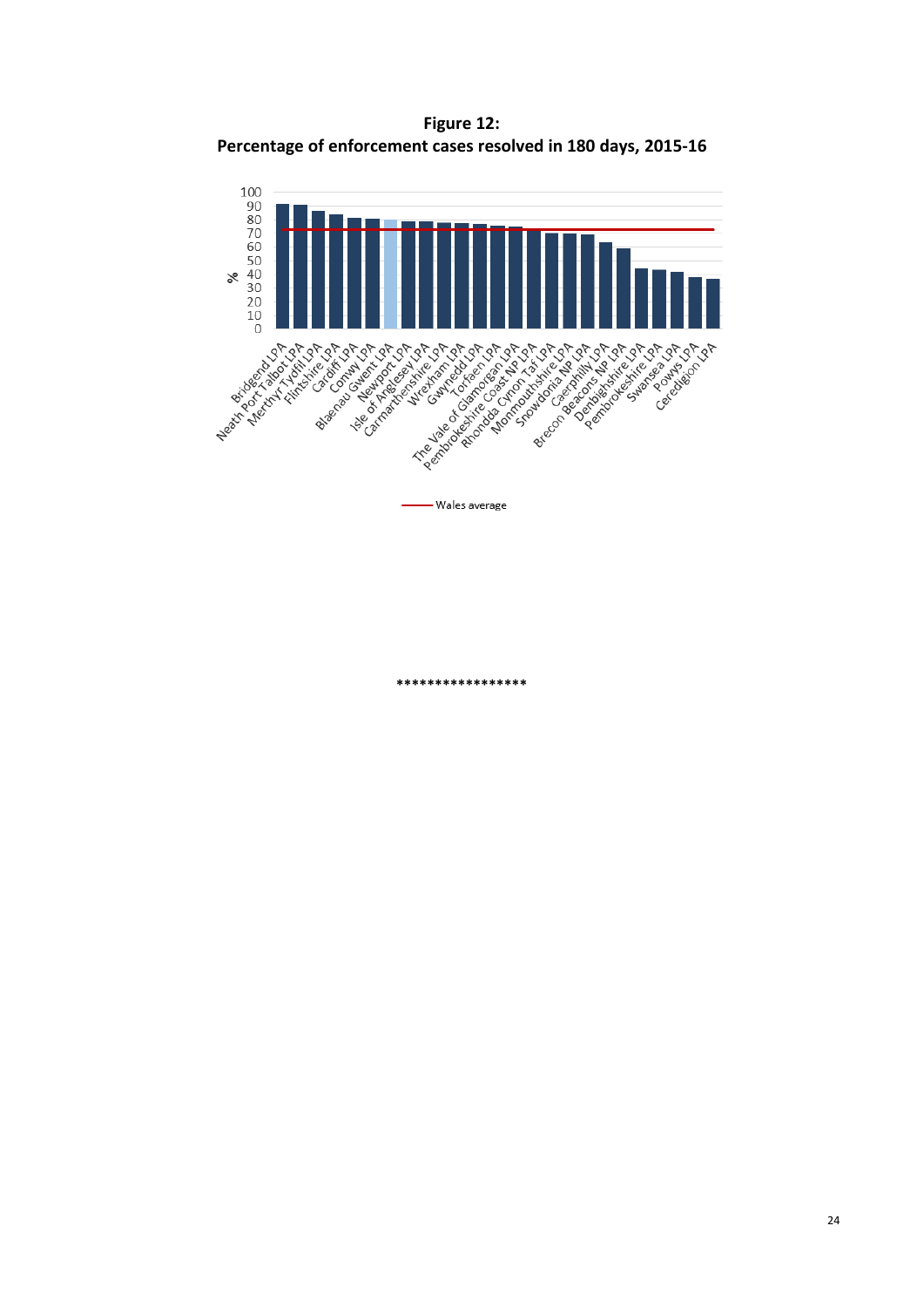### **ANNEX A - PERFORMANCE FRAMEWORK**

| <b>MEASURE</b>                                                                                                                                                                                       | <b>GOOD</b>    | <b>FAIR</b>  | <b>IMPROVE</b> | <b>WALES</b><br><b>AVERAGE</b> | <b>Blaenau Gwent</b><br><b>LAST YEAR</b> | <b>Blaenau Gwent</b><br><b>THIS YEAR</b> |
|------------------------------------------------------------------------------------------------------------------------------------------------------------------------------------------------------|----------------|--------------|----------------|--------------------------------|------------------------------------------|------------------------------------------|
| <b>Plan making</b>                                                                                                                                                                                   |                |              |                |                                |                                          |                                          |
| Is there a current Development Plan in place that is within the plan period?                                                                                                                         | <b>Yes</b>     |              | <b>No</b>      | <b>Yes</b>                     | Yes:                                     | <b>Yes</b>                               |
| LDP preparation deviation from the dates specified in the original Delivery<br>Agreement, in months                                                                                                  | <12            | $13-17$      | $18+$          | 47                             | N/A                                      | N/A                                      |
| Annual Monitoring Reports produced following LDP adoption                                                                                                                                            | <b>Yes</b>     |              | <b>No</b>      | <b>Yes</b>                     | <b>Yes</b>                               | Yes:                                     |
| The local planning authority's current housing land supply in years                                                                                                                                  | $>5$           |              | < 5            | 3.9                            | 2.6                                      | 1.35                                     |
| <b>Efficiency</b>                                                                                                                                                                                    |                |              |                |                                |                                          |                                          |
| Percentage of "major" applications determined within time periods required                                                                                                                           | Not set        | Not set      | Not set        | 35                             | 11                                       | 55                                       |
| Average time taken to determine "major" applications in days                                                                                                                                         | Not set        | Not set      | Not set        | 213                            | 55                                       | 267                                      |
| Percentage of all applications determined within time periods required                                                                                                                               | >80            | 60.1-79.9    | <60            | 77                             | 77                                       | 87                                       |
| Average time taken to determine all applications in days                                                                                                                                             | $67$           | 67-111       | $112+$         | 77                             | 55                                       | 61                                       |
| Quality                                                                                                                                                                                              |                |              |                |                                |                                          |                                          |
| Percentage of Member made decisions against officer advice                                                                                                                                           | 5<             | $4.9 - 8.9$  | $9+$           | $\overline{9}$                 | 13                                       | 11                                       |
| Percentage of appeals dismissed                                                                                                                                                                      | $>66$          | 55.1-65.9    | $<$ 55         | 66                             | 75                                       | 57                                       |
| Applications for costs at Section 78 appeal upheld in the reporting period                                                                                                                           | $\overline{0}$ | $\mathbf{1}$ | 2 <sup>1</sup> | $\overline{0}$                 | $\overline{0}$                           | $\overline{0}$                           |
| <b>Engagement</b>                                                                                                                                                                                    |                |              |                |                                |                                          |                                          |
| Does the LPA allow members of the public to address the Planning Committee?                                                                                                                          | <b>Yes</b>     |              | <b>No</b>      | <b>Yes</b>                     | Yes                                      | <b>Yes</b>                               |
| Does the LPA authority have an officer on duty to provide advice to the public?                                                                                                                      | <b>Yes</b>     |              | <b>No</b>      | <b>Yes</b>                     | <b>Yes</b>                               | <b>Yes</b>                               |
| Does the LPA web site have an online register of planning app's, which members of<br>the public can access, track their progress and view their content?                                             | Yes:           | Partial      | <b>No</b>      | Yes:                           | N <sub>o</sub>                           | <b>No</b>                                |
| <b>Enforcement</b>                                                                                                                                                                                   |                |              |                |                                |                                          |                                          |
| Percentage of enforcement cases investigated (determined whether a breach of<br>planning control has occurred and, if so, resolved whether or not enforcement<br>action is expedient) within 84 days | Not set        | Not set      | Not set        | 79                             | 82                                       | 92                                       |
| Average time taken to investigate enforcement cases                                                                                                                                                  | Not set        | Not set      | Not set        | 88                             | 9                                        | 36                                       |
| Percent of enforcement cases where enf action is taken or retrospective app<br>granted <180 days from start of case (in cases where it was expedient to enforce)?                                    | Not set        | Not set      | Not set        | 73                             | 53                                       | 80                                       |
| Average time taken to take enforcement action                                                                                                                                                        | Not set        | Not set      | Not set        | 210                            | 133                                      | 103                                      |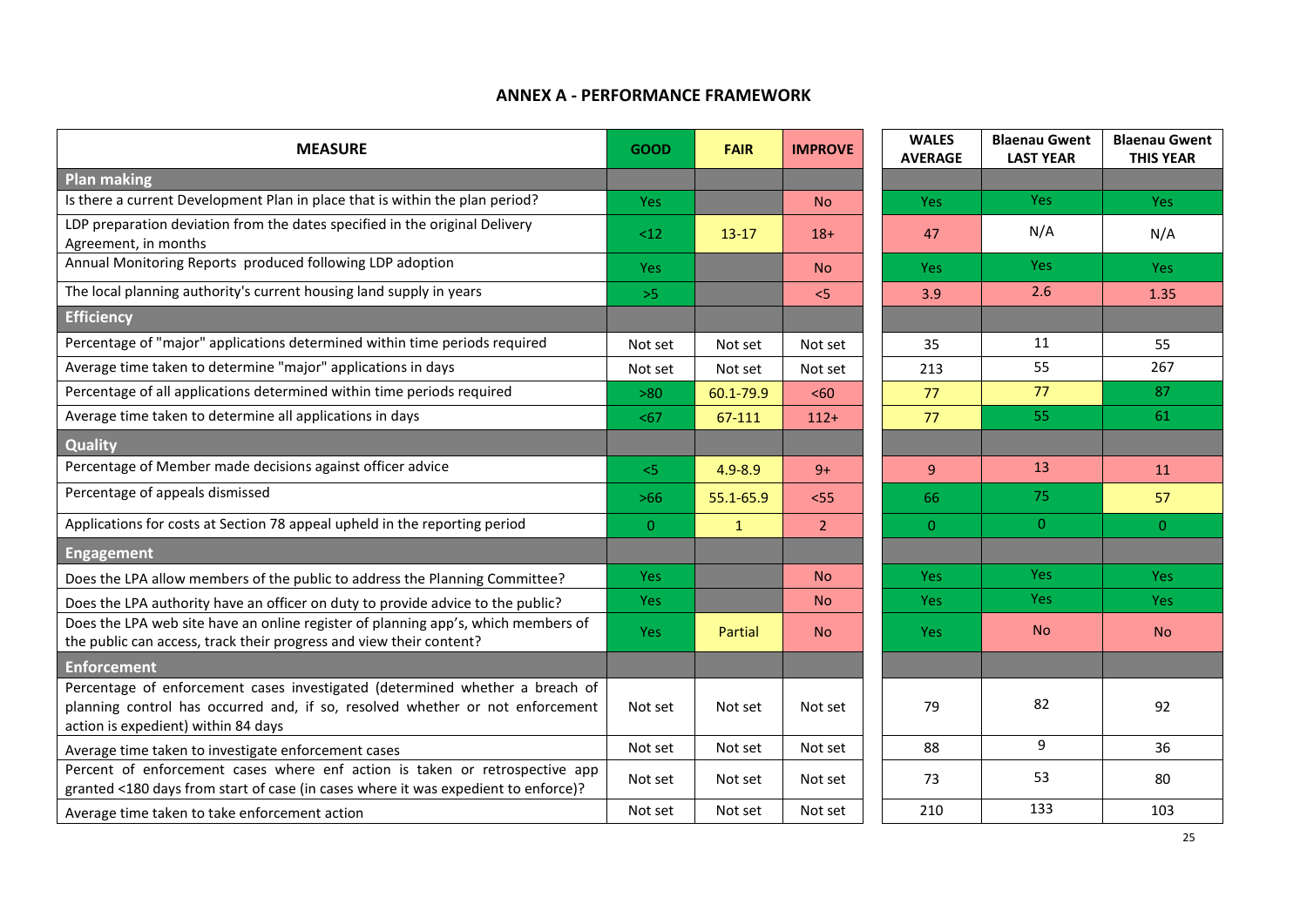### **SECTION 1 – PLAN MAKING**

| Indicator 01                                                              | Is there a current Development Plan in place that is within the plan<br>period? |                                                                   |  |  |
|---------------------------------------------------------------------------|---------------------------------------------------------------------------------|-------------------------------------------------------------------|--|--|
| "Good"                                                                    | "Fair"                                                                          | "Improvement needed"                                              |  |  |
| A development plan (LDP or UDP) is in<br>place and within the plan period | N/A                                                                             | No dev plan is in place (including<br>where the plan has expired) |  |  |
| <b>BGCBC</b> performance                                                  | <b>Yes</b>                                                                      |                                                                   |  |  |
| LDP adopted 2012. The 4 year review process about to commence.            |                                                                                 |                                                                   |  |  |

| <b>Indicator 02</b>                                                                                          | LDP preparation deviation from the dates specified in the original<br><b>Delivery Agreement, in months</b>                     |                                                                                                                            |  |  |
|--------------------------------------------------------------------------------------------------------------|--------------------------------------------------------------------------------------------------------------------------------|----------------------------------------------------------------------------------------------------------------------------|--|--|
| "Good"                                                                                                       | "Fair"                                                                                                                         | "Improvement needed"                                                                                                       |  |  |
| The LDP is being progressed within 12<br>months of the dates specified in the<br>original Delivery Agreement | The LDP is being progressed within<br>between 12 and 18 months of the<br>dates specified in the original Delivery<br>Agreement | The LDP is being progressed more<br>than 18 months later than the dates<br>specified in the original Delivery<br>Agreement |  |  |
| <b>BGCBC performance</b>                                                                                     | N/A                                                                                                                            |                                                                                                                            |  |  |
| LDP adopted 2012.                                                                                            |                                                                                                                                |                                                                                                                            |  |  |

| <b>Indicator 03</b>                                         | Annual Monitoring Reports produced following LDP adoption |                                            |  |
|-------------------------------------------------------------|-----------------------------------------------------------|--------------------------------------------|--|
| "Good"                                                      |                                                           | "Improvement needed"                       |  |
| An AMR is due and<br>has been prepared                      |                                                           | An AMR is due and has<br>not been prepared |  |
| <b>BGCBC performance</b>                                    | Yes                                                       |                                            |  |
| All AMR's since adoption have been submitted to WG on time. |                                                           |                                            |  |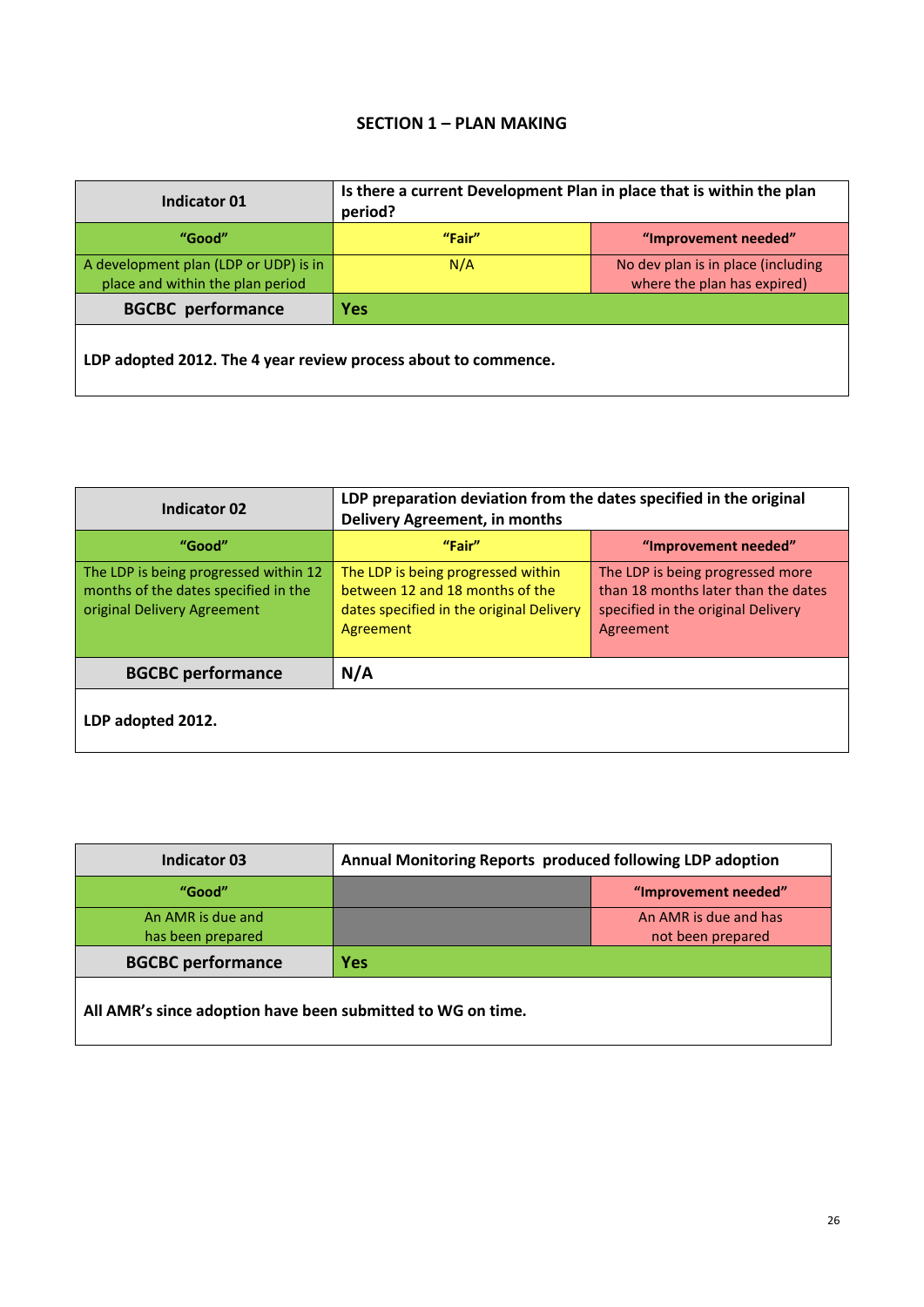| <b>Indicator 04</b>                                             | The local planning authority's current housing land supply in years |                                                                 |
|-----------------------------------------------------------------|---------------------------------------------------------------------|-----------------------------------------------------------------|
| "Good"                                                          |                                                                     | "Improvement needed"                                            |
| The authority has a housing land<br>supply of more than 5 years |                                                                     | The authority has a housing land<br>supply of less than 5 years |
| <b>BGCBC performance</b>                                        | 1.35 years                                                          |                                                                 |

**The issue in Blaenau Gwent is not with the supply of land but the reluctance of developers to build due to the recession, concerns over viability and a lack of confidence in the market.** 

**The residual method means that under performance to date is built up to be delivered in the remaining 5 years of the Plan. This results in us having an extremely high build rate (nearly 500) which is unachievable.** 

**If past build rates were used to identify the 5-year supply Blaenau Gwent would have a healthy 6 years supply.**

**It is the firm view of this LPA that this issue needs urgent consideration by WG. It is undermining the plan led system.**

### **SECTION 2 - EFFICIENCY**

| <b>Indicator 05</b>      | Percentage of "major" applications determined within time periods<br>required |                          |  |
|--------------------------|-------------------------------------------------------------------------------|--------------------------|--|
| "Good"                   | "Fair"                                                                        | "Improvement needed"     |  |
| Target to be benchmarked | Target to be benchmarked                                                      | Target to be benchmarked |  |
| <b>BGCBC performance</b> | 55                                                                            |                          |  |
|                          |                                                                               |                          |  |

**This return relates to 11 applications. Many of these were of a highly technical nature. We will look to improve performance in this area.**

| Indicator 06             | Average time taken to determine "major" applications in days. |                          |  |
|--------------------------|---------------------------------------------------------------|--------------------------|--|
| "Good"                   | "Fair"                                                        | "Improvement needed"     |  |
| Target to be benchmarked | Target to be benchmarked                                      | Target to be benchmarked |  |
| <b>BGCBC performance</b> | 267 Days                                                      |                          |  |

**BGCBC return of 267 days compares to an all Wales figure of 213 days. We will look to improve performance in this area.**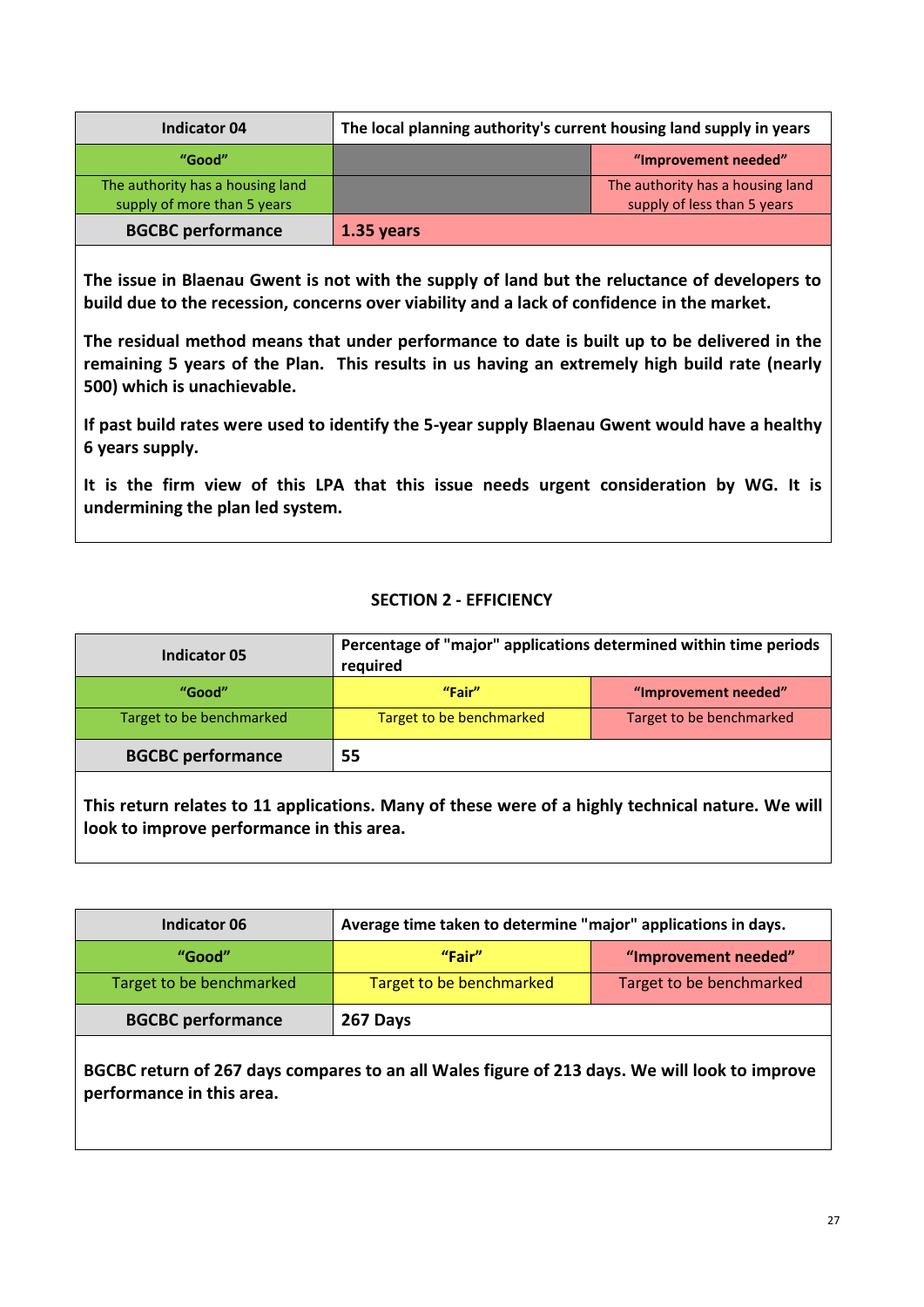| Indicator 07                                                                                                                                      | Percentage of all applications determined within time periods<br>required |                               |  |  |
|---------------------------------------------------------------------------------------------------------------------------------------------------|---------------------------------------------------------------------------|-------------------------------|--|--|
| "Good"                                                                                                                                            | "Fair"                                                                    | "Improvement needed"          |  |  |
| More than 80% of applications are                                                                                                                 | Between 60% and 80% of                                                    | Less than 60% of applications |  |  |
| determined within the statutory                                                                                                                   | applications determined within                                            | are determined within the     |  |  |
| time period                                                                                                                                       | the statutory time period                                                 | statutory time period         |  |  |
| <b>BGCBC performance</b>                                                                                                                          | 87%                                                                       |                               |  |  |
| This figure of 87% is above the all Wales return and the $4th$ best from an LPA in Wales.<br>However, we recognise there is room for improvement. |                                                                           |                               |  |  |

| <b>Indicator 08</b>      | Average time taken to determine all applications in days |                      |  |
|--------------------------|----------------------------------------------------------|----------------------|--|
| "Good"                   | "Fair"                                                   | "Improvement needed" |  |
| Less than 67 days        | Between 67 and 111 days                                  | 112 days or more     |  |
| <b>BGCBC performance</b> | 61 Days                                                  |                      |  |
|                          |                                                          |                      |  |

**BGCBC return of 61 days is well below the all Wales average of 77 days.**

### **SECTION 3 - QUALITY**

| Indicator 09              | Percentage of Member made decisions against officer advice |                         |
|---------------------------|------------------------------------------------------------|-------------------------|
| "Good"                    | "Fair"                                                     | "Improvement needed"    |
| Less than 5% of decisions | Between 5% and 9% of decisions                             | 9% or more of decisions |
| <b>BGCBC performance</b>  | <b>11%</b>                                                 |                         |

**It is acknowledged that this figure marginally exceeds the RAG threshold and improvement is needed. The issue of member decisions was the subject of a specific member training session last year and it continues to be highlighted in the Council Chamber as DM Quarterly performance figures are routinely reported to Members.** 

**One contributory factor has been the interpretation of a town centre policy that designated core retail areas in each town centre within which non A1 uses would be resisted. This has proved a difficult policy to implement as some shops in the smaller centres e.g. Brynmawr have had vacant premises coming forward with A2 schemes which would be acceptable elsewhere in the town centres outwith of the retail core areas. This policy is likely to be the subject of consideration as part of the LDP review.**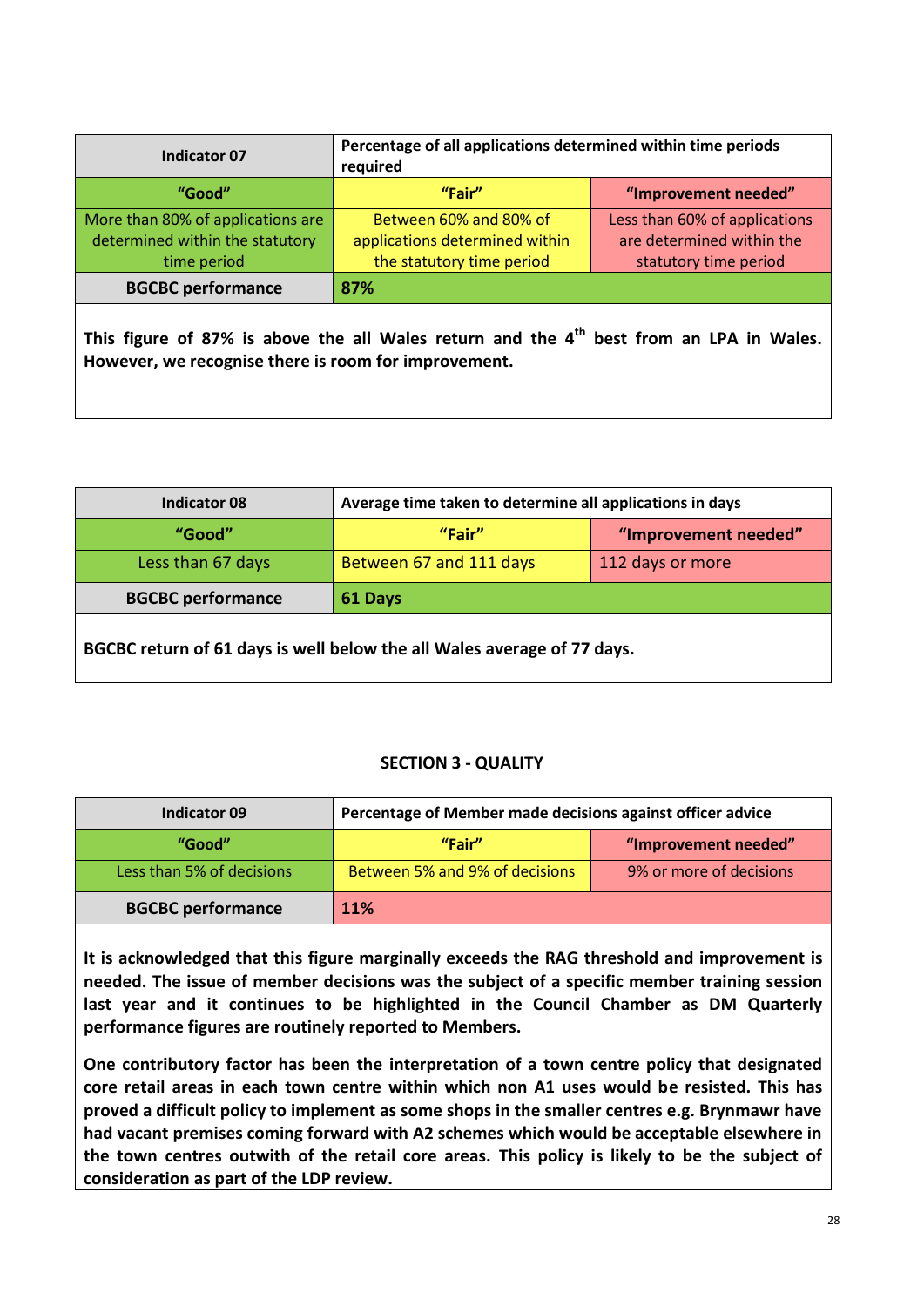| Indicator 10                        | Percentage of appeals dismissed |                            |
|-------------------------------------|---------------------------------|----------------------------|
| "Good"                              | "Fair"                          | "Improvement needed"       |
| More than 66% (two thirds) of       | Between 55% and 66% of planning | Less than 55% of planning  |
| planning decisions are successfully | decisions are successfully      | decisions are successfully |
| defended at appeal                  | defended at appeal              | defended at appeal         |
| <b>BGCBC performance</b>            | 57%                             |                            |

**The appeal cohort is very small and it would be inappropriate to draw meaningful conclusions. It is only a snapshot from one year. However, one appeal was allowed when planning permission was refused on design grounds. This was disappointing when the LPA is seeking to improve the standard of development.**

| Indicator 11                 | Applications for costs at S78 appeal upheld in the reporting period |                                 |
|------------------------------|---------------------------------------------------------------------|---------------------------------|
| "Good"                       | "Fair"                                                              | "Improvement needed"            |
| The LPA has not had costs    | The LPA has had costs awarded                                       | The LPA has had costs awarded   |
| awarded against it at appeal | against it in one appeal                                            | against it in 2 or more appeals |
| <b>BGCBC performance</b>     | <b>ZERO</b>                                                         |                                 |
|                              |                                                                     |                                 |

**There were no award of costs against this LPA in the period.**

### **SECTION 4 – ENGAGEMENT**

| Indicator 12                                                        | Does the local planning authority allow members of the public to<br>address the Planning Committee? |                                                          |
|---------------------------------------------------------------------|-----------------------------------------------------------------------------------------------------|----------------------------------------------------------|
| "Good"                                                              |                                                                                                     | "Improvement needed"                                     |
| Members of the public are able to<br>address the Planning Committee |                                                                                                     | The public are not able to<br>address Planning Committee |
| <b>BGCBC performance</b>                                            | Yes                                                                                                 |                                                          |

**We have a long standing public speaking policy at Planning Committee.**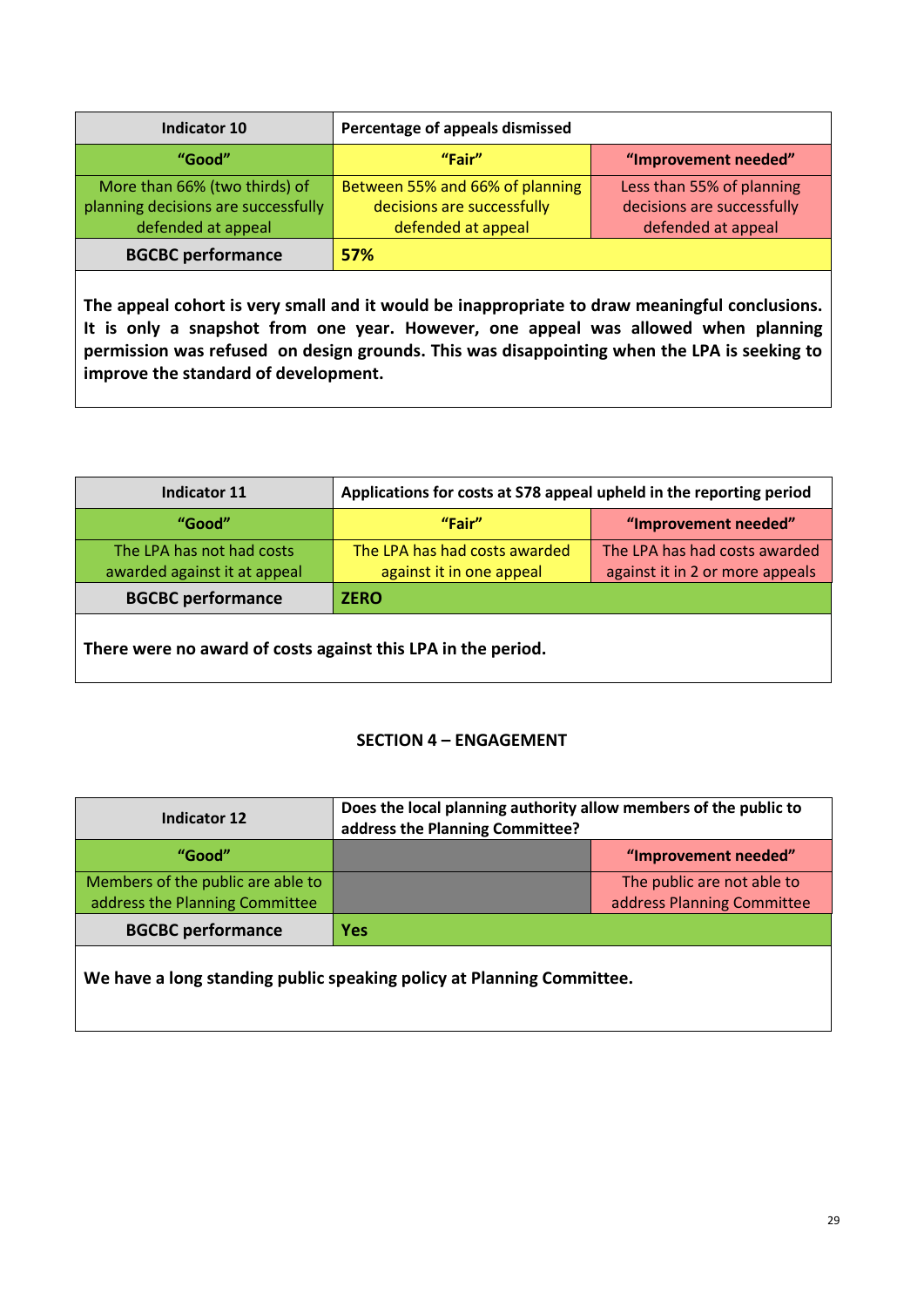| <b>Indicator 13</b>                                          | Does the local planning authority have an officer on duty to provide<br>advice to members of the public? |                                                |
|--------------------------------------------------------------|----------------------------------------------------------------------------------------------------------|------------------------------------------------|
| "Good"                                                       |                                                                                                          | "Improvement needed"                           |
| The public can seek advice from a<br>duty planning officer   |                                                                                                          | There is no duty planning<br>officer available |
| <b>BGCBC performance</b>                                     | <b>Yes</b>                                                                                               |                                                |
| We have energted a duty efficer system for a number of vears |                                                                                                          |                                                |

**We have operated a duty officer system for a number of years.**

| Indicator 14                       | Does the local planning authority's web site have an online register<br>of planning applications, which members of the public can access<br>track their progress (and view their content)? |                                                            |
|------------------------------------|--------------------------------------------------------------------------------------------------------------------------------------------------------------------------------------------|------------------------------------------------------------|
| "Good"                             | "Fair"                                                                                                                                                                                     | "Improvement needed"                                       |
| All documents are available online | Only the planning application<br>details available online, and access<br>to other documents must be<br>sought directly                                                                     | No planning application<br>information is published online |
| <b>BGCBC</b>                       | <b>No</b>                                                                                                                                                                                  |                                                            |

**This was highlighted in last year's APR as a priority and it remains so. This issue is discussed within this APR.**

### **SECTION 5 – ENFORCEMENT**

| Indicator 15                                          | Percentage of enforcement cases investigated (determined<br>whether a breach of planning control has occurred and, if so,<br>resolved whether or not enf action is expedient) within 84 days |                          |
|-------------------------------------------------------|----------------------------------------------------------------------------------------------------------------------------------------------------------------------------------------------|--------------------------|
| "Good"                                                | "Fair"                                                                                                                                                                                       | "Improvement needed"     |
| Target to be benchmarked                              | Target to be benchmarked                                                                                                                                                                     | Target to be benchmarked |
| <b>BGCBC performance</b>                              | 92                                                                                                                                                                                           |                          |
| This percentage figure is above the all Wales return. |                                                                                                                                                                                              |                          |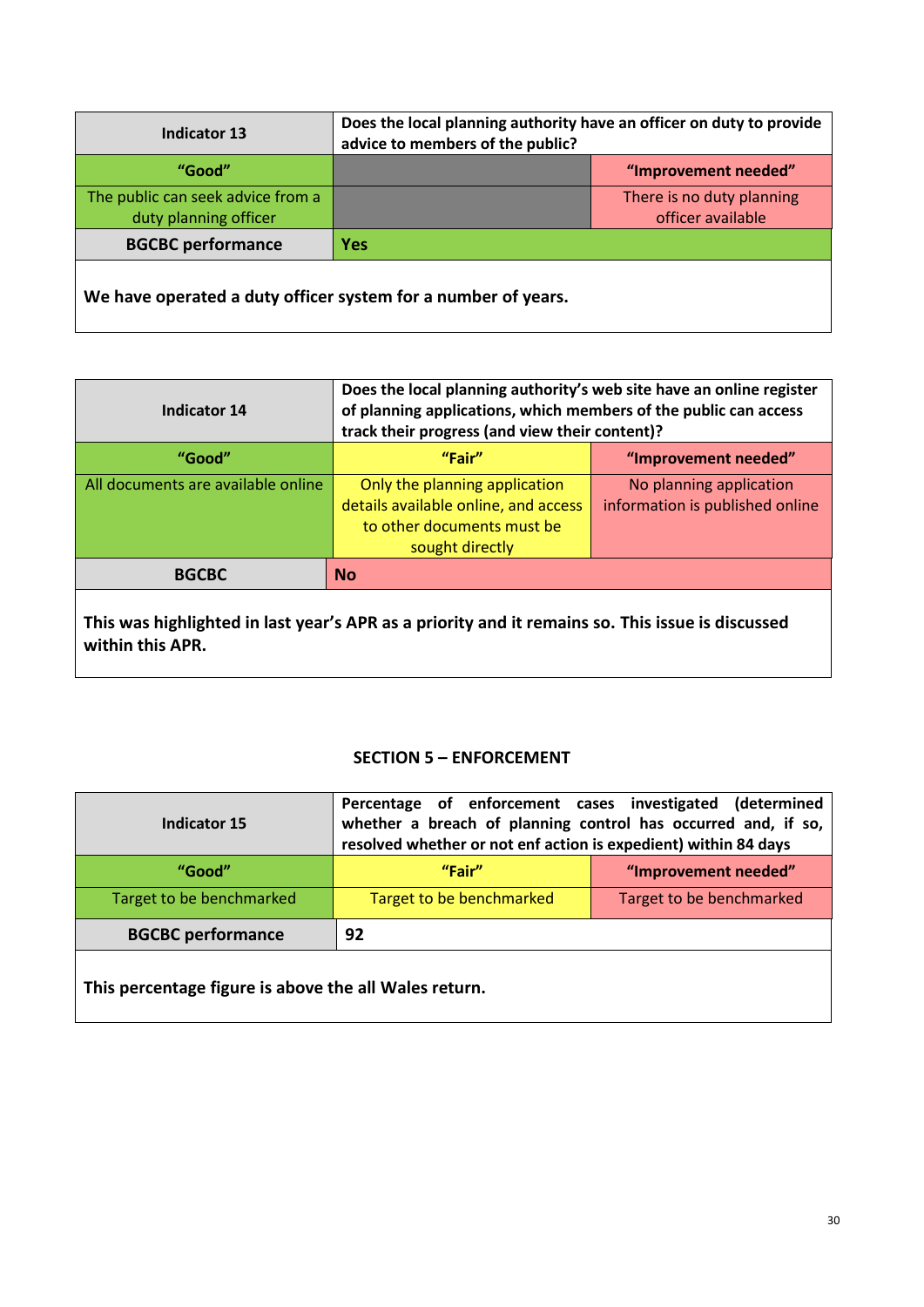| <b>Indicator 16</b>                             | Average time taken to investigate enforcement cases |                          |
|-------------------------------------------------|-----------------------------------------------------|--------------------------|
| "Good"                                          | "Fair"                                              | "Improvement needed"     |
| Target to be benchmarked                        | Target to be benchmarked                            | Target to be benchmarked |
| <b>BGCBC performance</b>                        | 36 Days                                             |                          |
| Given resources, this is a satisfactory return. |                                                     |                          |

| Indicator 17                                          | % of enforcement cases where enforcement action is taken or a<br>retrospective application granted within 180 days from the start of<br>the case (in those cases where it was expedient to enforce) |                          |
|-------------------------------------------------------|-----------------------------------------------------------------------------------------------------------------------------------------------------------------------------------------------------|--------------------------|
| "Good"                                                | "Fair"<br>"Improvement needed"                                                                                                                                                                      |                          |
| Target to be benchmarked                              | Target to be benchmarked                                                                                                                                                                            | Target to be benchmarked |
| <b>BGCBC performance</b>                              | 80%                                                                                                                                                                                                 |                          |
| This percentage figure is above the all Wales return. |                                                                                                                                                                                                     |                          |

| <b>Indicator 18</b>                             | Average time taken to take enforcement action |                          |
|-------------------------------------------------|-----------------------------------------------|--------------------------|
| "Good"                                          | "Fair"                                        | "Improvement needed"     |
| Target to be benchmarked                        | Target to be benchmarked                      | Target to be benchmarked |
| <b>Authority's performance</b>                  | 103 Days                                      |                          |
| Given resources, this is a satisfactory return. |                                               |                          |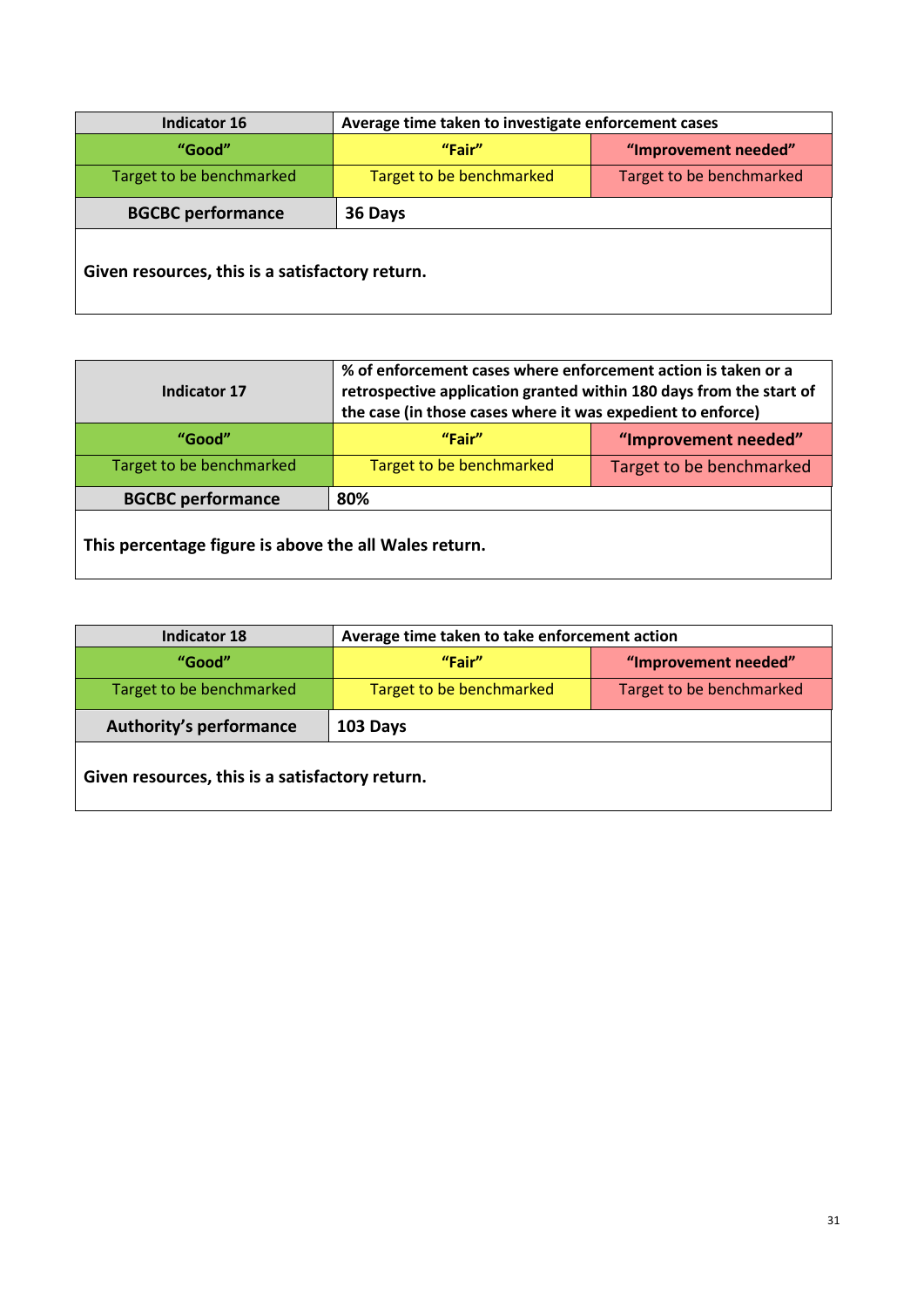### **SUSTAINABLE DEVELOPMENT INDICATORS**

The purpose of the Sustainable Development Indicators is to measure the contribution the planning system makes to sustainable development in Wales. The Sustainable Development Indicators will be used to measure the progress against national planning sustainability objectives, set out in Planning Policy Wales, and can be used to demonstrate to our stakeholders the role and scope of the planning system in delivering wider objectives. The information will also be useful to local planning authorities to understand more about the outcomes of the planning system and help inform future decisions.

| Indicator SD1                                                                                                                                                                                                       | The floorspace (square metres) granted and refused planning<br>permission for new economic development on allocated<br>employment sites during the year. |  |
|---------------------------------------------------------------------------------------------------------------------------------------------------------------------------------------------------------------------|----------------------------------------------------------------------------------------------------------------------------------------------------------|--|
|                                                                                                                                                                                                                     | <b>Granted (square metres)</b>                                                                                                                           |  |
| <b>BGCBC</b> data                                                                                                                                                                                                   | 558                                                                                                                                                      |  |
|                                                                                                                                                                                                                     | <b>Refused (square metres)</b>                                                                                                                           |  |
| <b>BGCBC</b> data                                                                                                                                                                                                   | 0                                                                                                                                                        |  |
| Progress in terms of the granting of economic development on allocated employment sites<br>is been well behind targets. The LDP identifies 50 ha of development land and only 0.2 ha<br>has been developed to date. |                                                                                                                                                          |  |
| Notwithstanding this progress in terms of employment land provision on existing<br>employment sites is far more positive with 32,035sqm built between 2006 and 2016.                                                |                                                                                                                                                          |  |
| The fact that there have been no refusals is also a positive.                                                                                                                                                       |                                                                                                                                                          |  |

| <b>Indicator SD2</b>                                                                       | Planning permission granted for renewable and low carbon |  |
|--------------------------------------------------------------------------------------------|----------------------------------------------------------|--|
|                                                                                            | energy development during the year.                      |  |
| <b>Granted permission (number of applications)</b>                                         |                                                          |  |
| <b>BGCBC</b> data                                                                          |                                                          |  |
| <b>Granted permission (MW energy generation)</b>                                           |                                                          |  |
| <b>BGCBC</b> data                                                                          |                                                          |  |
| Blaenau Gwent has granted a number of renewable and low carbon energy developments         |                                                          |  |
| since the adoption of the LDP including: wind turbines, photovoltaic panels, combined heat |                                                          |  |

since the adoption of the LDP including: wind turbines, photovoltaic panels, combined heat and power plants and a biomass boiler. Though no target was set in the Plan installed capacity between 2013 and 2016 has totalled 5.23MW.

The 0.5MW granted this year will enable us to continue to contribute towards national targets.

| <b>Indicator SD3</b> | The number of dwellings granted planning permission during |
|----------------------|------------------------------------------------------------|
|----------------------|------------------------------------------------------------|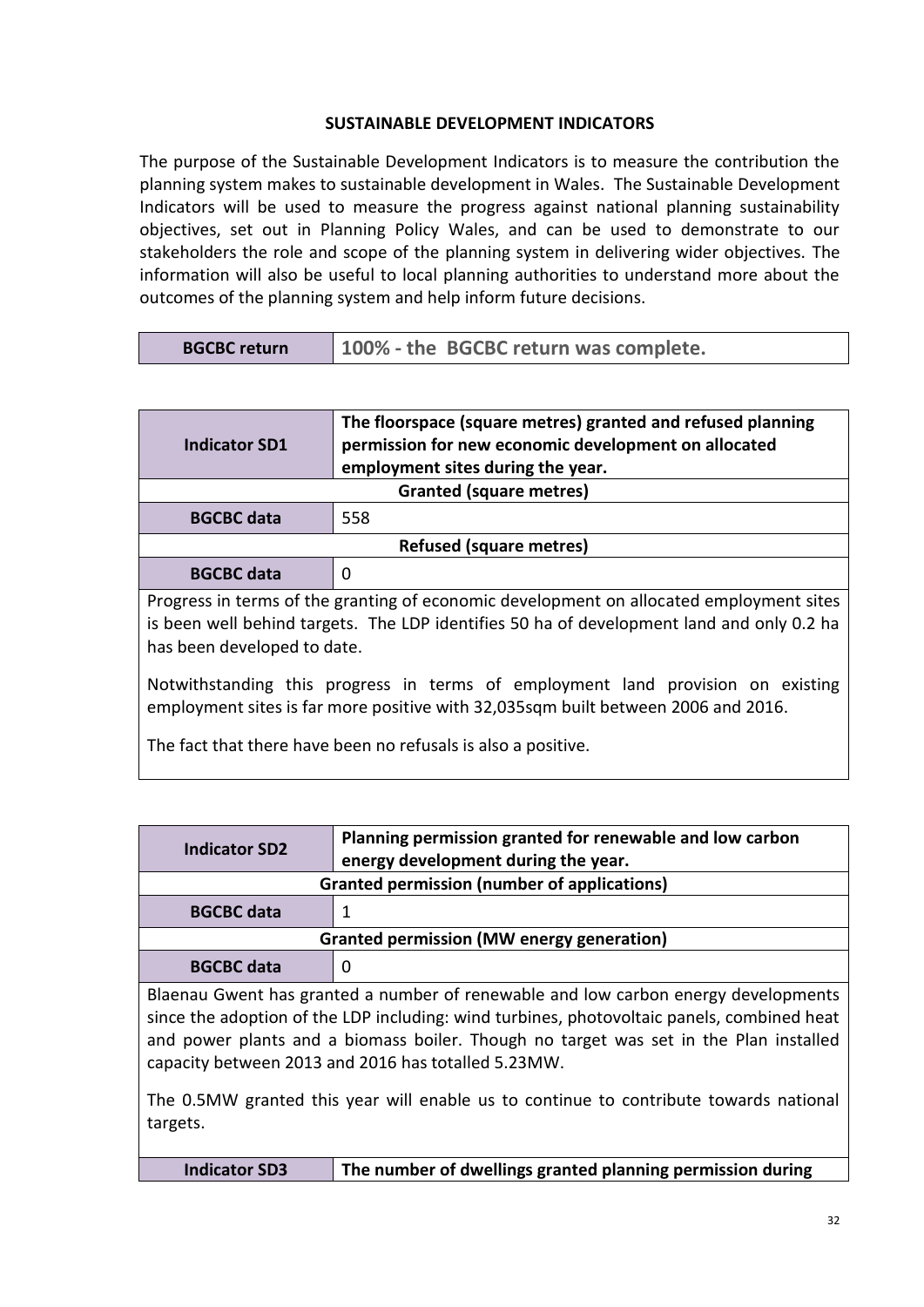|                                      | the year. |
|--------------------------------------|-----------|
| Market housing (number of units)     |           |
| <b>BGCBC</b> data                    | 52        |
| Affordable housing (number of units) |           |
| <b>BGCBC</b> data                    | 39        |
|                                      |           |

With 91 dwellings granted this is in line with past completion rates achieved but below the LDP annual target of 233 dwellings which need to be completed every year. In terms of the percentage of affordable housing at 43% this is higher than the LDP requirement of 29% of the 3,500 units needed. However, a figure of 39 per year is below the 66 per year set out in the Plan.

| <b>Indicator SD4</b>                                                                       | Planning permission granted and refused for development in C1<br>and C2 floodplain areas during the year. |  |
|--------------------------------------------------------------------------------------------|-----------------------------------------------------------------------------------------------------------|--|
| Number of residential units (and also hectares of non-residential units) that DID NOT      |                                                                                                           |  |
| meet all TAN 15 tests which were GRANTED permission                                        |                                                                                                           |  |
| <b>BGCBC</b> data                                                                          | $\Omega$                                                                                                  |  |
| Number of residential units (and also hectares of non-residential units) that did not meet |                                                                                                           |  |
| all TAN 15 tests which were REFUSED permission on flood risk grounds                       |                                                                                                           |  |
| <b>BGCBC</b> data                                                                          | $\Omega$                                                                                                  |  |
| Number of residential units (and also hectares of non-residential units) that MET all TAN  |                                                                                                           |  |
| 15 tests which were GRANTED permission                                                     |                                                                                                           |  |
| <b>BGCBC</b> data                                                                          | $\Omega$                                                                                                  |  |
| There have been no planning applications for development in C1 and C2 flood risk areas.    |                                                                                                           |  |

| <b>Indicator SD5</b>                        | The area of land (ha) granted planning permission for new<br>development on previously developed land and greenfield land<br>during the year. |
|---------------------------------------------|-----------------------------------------------------------------------------------------------------------------------------------------------|
| <b>Previously developed land (hectares)</b> |                                                                                                                                               |
| <b>BGCBC</b> data                           | 6                                                                                                                                             |
| <b>Greenfield land (hectares)</b>           |                                                                                                                                               |
| <b>BGCBC</b> data                           |                                                                                                                                               |
|                                             |                                                                                                                                               |

At 50% development on previously developed land this falls well below the 80% target in the LDP.